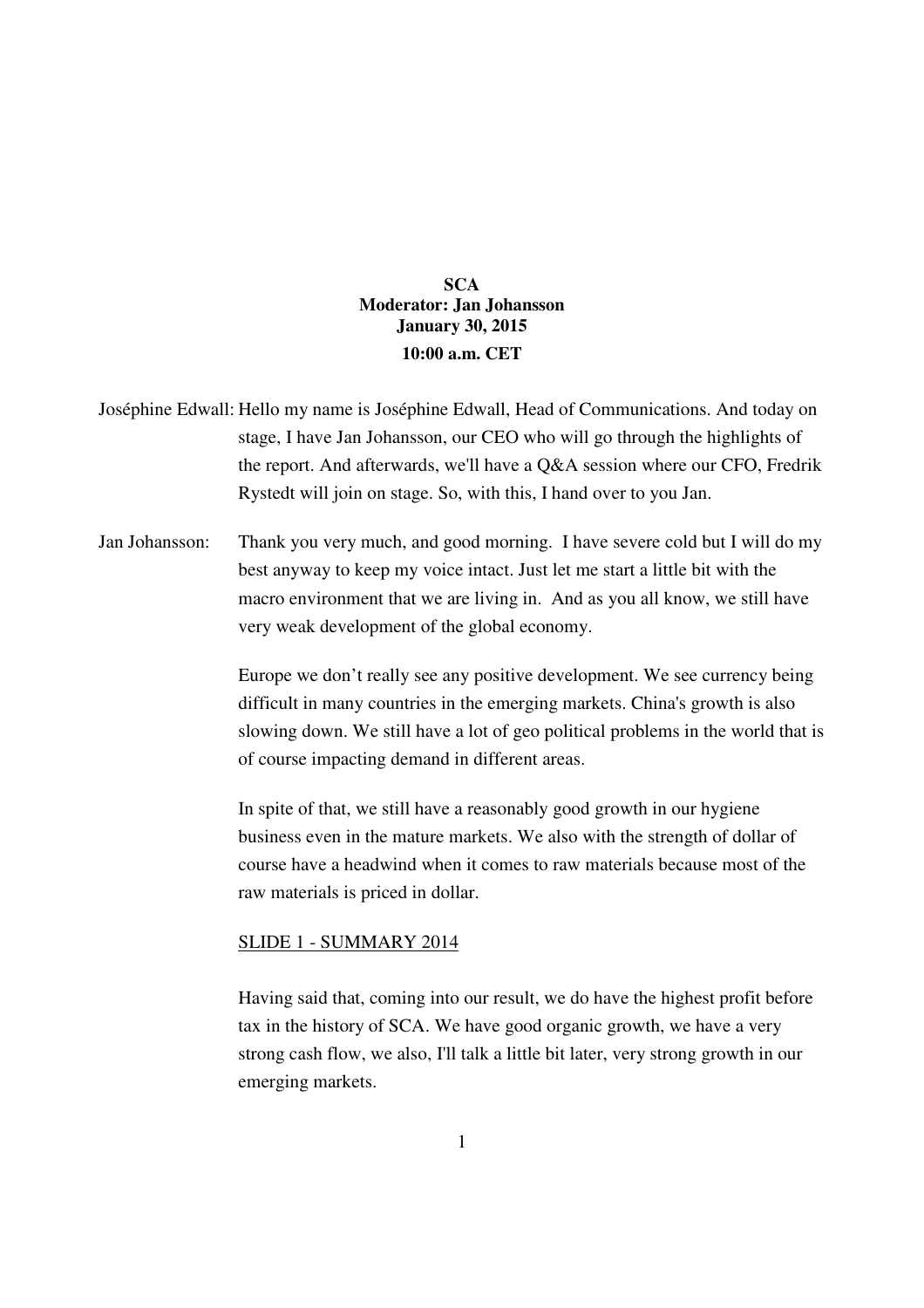We have higher sales and profits in all our business areas. And we continue to work with efficiency and we are in line with our plans in efficiency. I have talked a lot about innovations earlier and I will come back to that also. We had a very successful year when it comes to introducing new innovations to the market.

 We have also successfully transferred our business in China into Vinda, and that creates a very interesting potential for further growth. We continue to be including in key sustainability index which is also very important for us. And we propose an increase of dividend by 10.5 percent to 5.25.

 Just one comment around this also, just to see the impact of raw material. If you take the full year we have about 1.2 billion SEK increased cost in raw materials and of that 40 percent is impacted by currency. But we have been able to offset that by reduced costs and price/mix, etcetera.

### SLIDE 2 - GROUP 2014 vs 2013

Another way of looking at it is in this way; we have an increase of sales of 12 percent. If we exclude acquisition, acquisition is about 7 percent but then we also had divestment that had a negative impact of 1 percent. Organic sales growth, 3 percent. Including Vinda's organic growth it's actually 4 percent, because Vinda has quite good growth during the year.

 Operating profit increased by 14 percent. If we take away the big profit we had in forest swaps last year, it is actually an increase of 18 percent. Also, operating margin is going up, earnings per share up by 19 percent, and we also had a very strong cash flow.

### SLIDE 3 - EFFICIENCY PROGRAMS

Efficiency programs, we have been talking about that since we started it. If we look at the Hygiene business in total now, we have implemented the blueprint in all our sites. That doesn't mean that the impact of the blueprint is yet seen in all operations. But now we have a very clear way of how we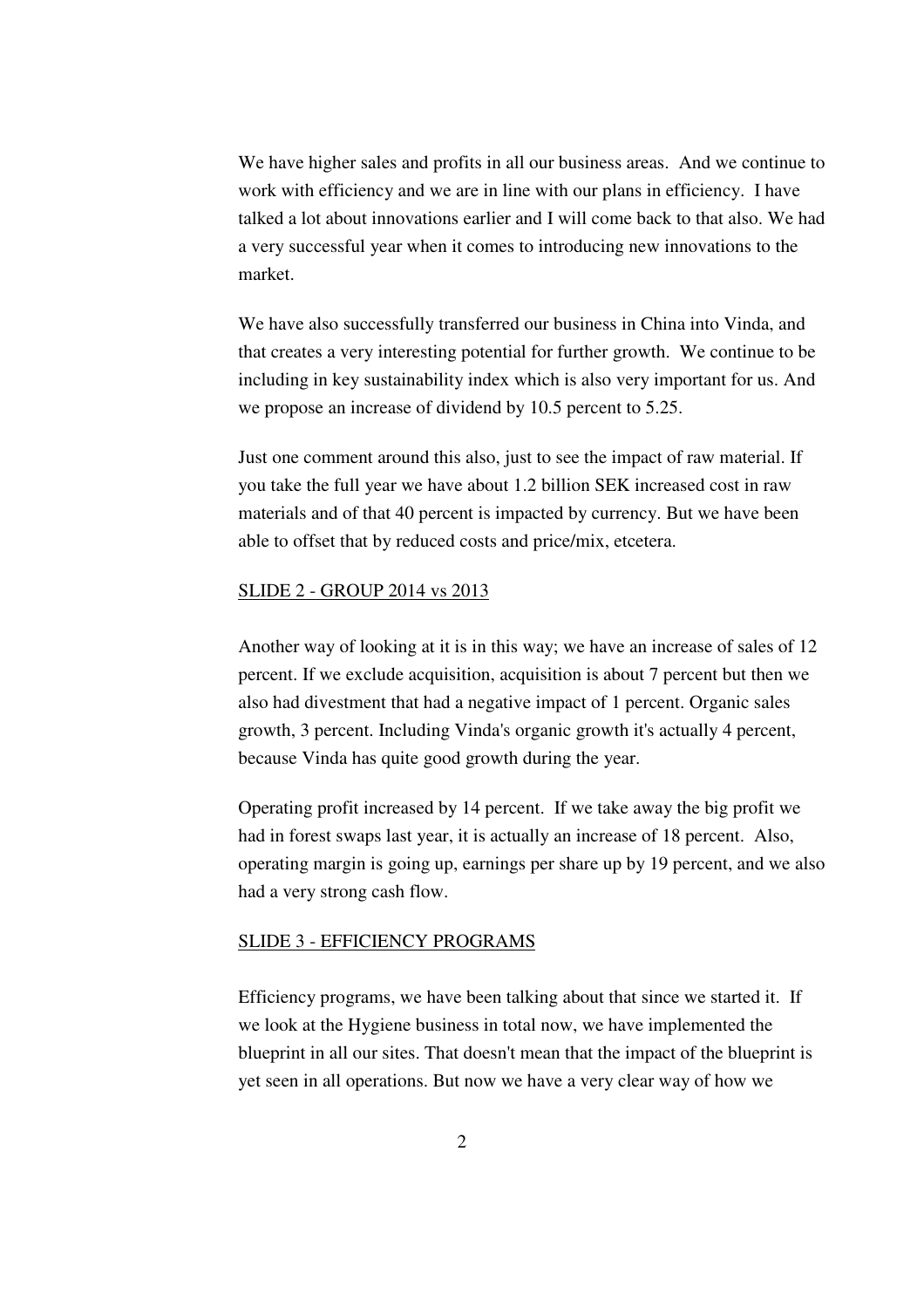should work, how we should improve, how we should reduce cost in our operations.

 We also more and more are using our scale when it comes to buying raw material, etcetera. And we also, in some areas corporate with other buyers like in pulp. So today we are the biggest pulp buyer in the world and that of course helps to get good terms in the market.

 Warehouses is a bottleneck many times, and we used to have too many warehouses, maybe in too many places. Now we are looking into that. We are changing that. We are combining warehouses with different categories. That's the work that's been ongoing but that will continue also, and that will improve of course the efficiency in transportation and efficiency in stock handling, etcetera.

 Forest, also in line with plan. And we will reach the 1.3 billion this year, we were at 1.2 in the end of the year. We have been closing two saw mills and in doing that we actually keep the same volumes as we did before we closed which means quite a big productivity improvement in our saw mill operations.

 We also have combined the maintenance organizations up in the north of Sweden, and that's also a very good efficiency impact on maintenance. And we work continuously of course on the harvesting and how we harvest, and improve the productivity on that. Then of course we had the storm that had a negative impact on that because it's so much more expensive to walk into forest that is lying down than actually do it in the planned way.

 Georgia-Pacific, we reached 80 million, and the target '16 is 125 million. Blueprint has not finalized, it's ongoing in the Georgia-Pacific synergies. But we feel quite confident that we will reach the target that we have communicated to you.

# SLIDE 4 - EFFICIENCY PROGRAMS – EXAMPLES OF IMPROVEMENTS

Another way of looking at this, 10 percent machine efficiency improvement in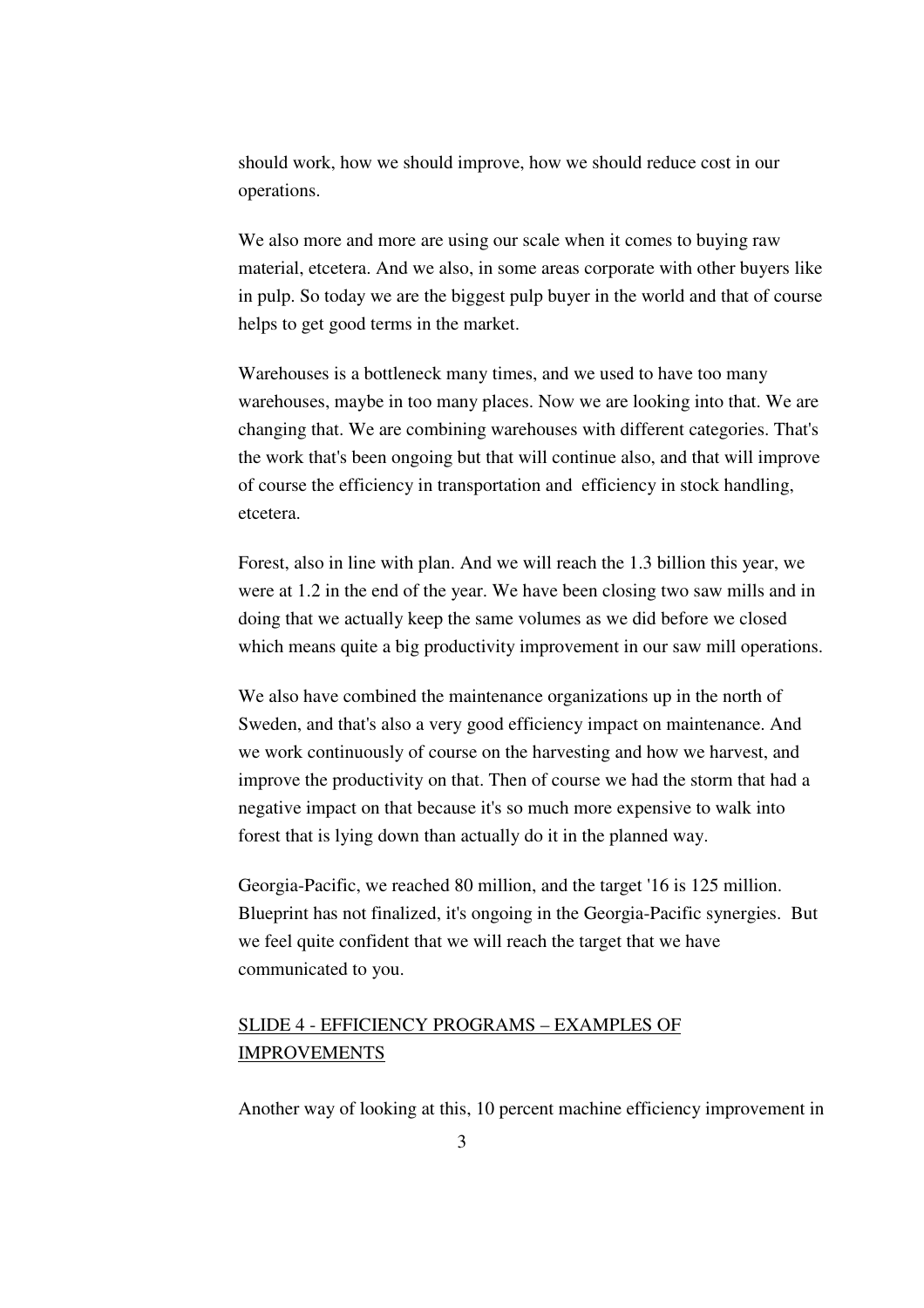personal care, 4 percent in converting in tissue, 3 percent in paper making, and of course the 3 percent in paper making is a much more bigger impact and more difficult then maybe to do it on the converting side. Sourcing cost down 5 percent. Logistic cost 5 percent. Energy consumption 6 percent.

 So we can truly see that what we're doing has an impact in all areas of where we actually are working. And this work is of course is not going to stop once we have reached the target of different programs we have announced. We will continue with this and we still see some interesting potential going forward. We are not going to set up a new program. But now we will do it in the day to day business.

### SLIDE 5 - INNOVATIONS AND PRODUCT LAUNCHES - Q4 2014

 Innovation as I said very important. We launched four very important innovations this quarter. One in TENA Pants which is 20 percent thinner, it's safer and it's more comfortable. And the same with TENA Lady Normal, it also is safer, and it takes away, kills some of the problems with odors in the diapers.

 We also have introduced our baby diapers with the longest lasting as long as 12 hours. New Tempo with a new exclusive theme around scents that has been introduced during the fourth quarter.

## SLIDE 6 - INNOVATIONS AND PRODUCT LAUNCHES 2014

Looking on a yearly basis, we have introduced about 30 new innovations globally. And as we have talked about lots of time, we have a much more efficient innovation process than we used to have. And the bottleneck should be in the market, the bottleneck should not be in innovation. And we are in a situation now where the bottleneck is in the market. And that is the position we should continue to have and continue to work to have.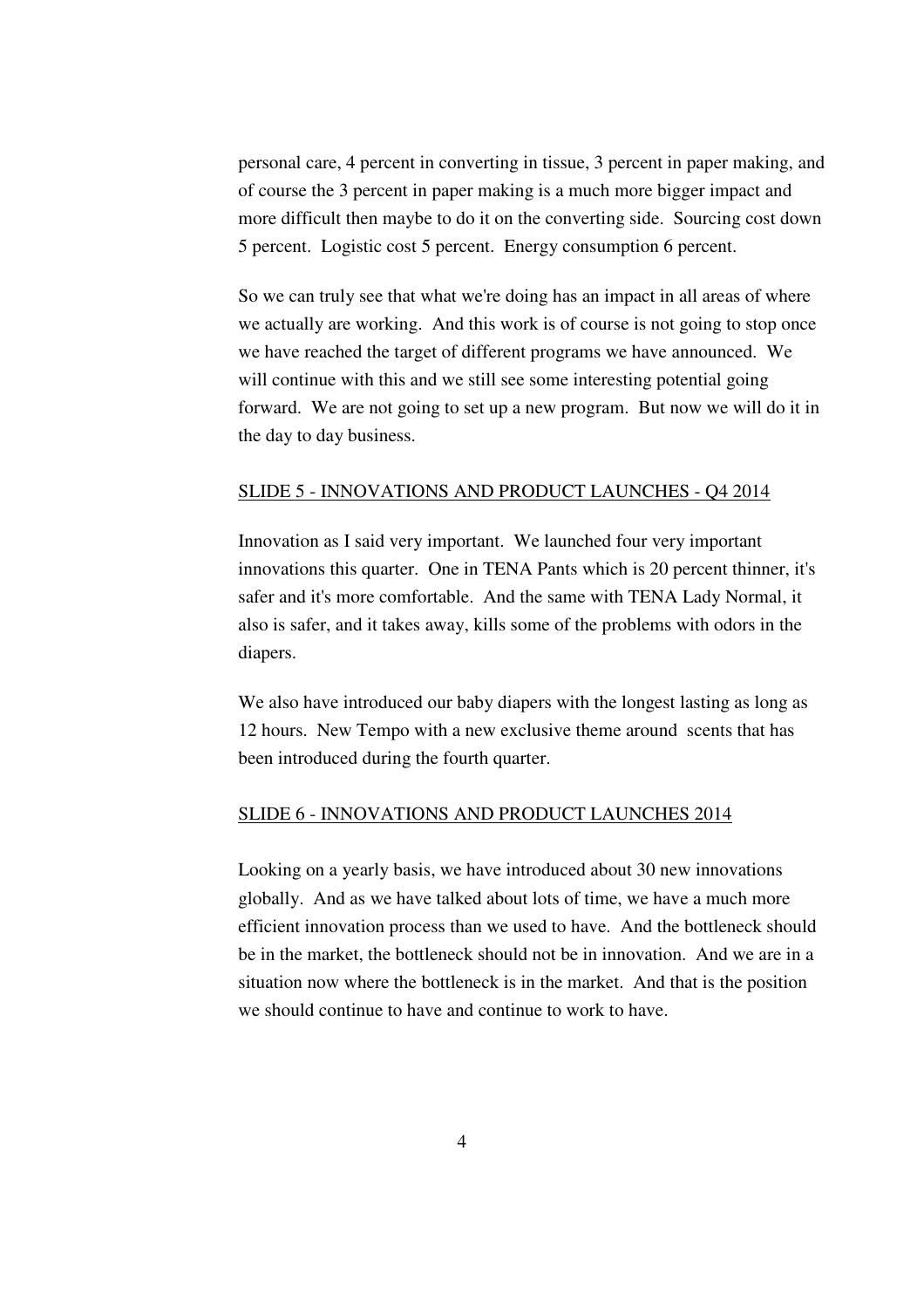# SLIDE 7 - SCA GROUP – MATURE MARKETS AND EMERGING **MARKETS**

Just to show a little bit the change in the company and the difference between mature and emerging markets. 2012, we had about 24 percent of our sales in emerging market, this is now on group level, I will get back into the different hygiene areas. And '14 about 31 percent. And if you look at the margins in mature market, where we come from 10.9 to 13.5. Then in the emerging markets, we of course invest to get the growth, and that has an impact on the margin. So that's why we see a lower margin in emerging markets. But all in all, it's still an improvement from a group level and in the margin from 10.1 to 11.4.

 And this is of course the balance we tried to keep in the company; how much should we invest in growth in relation to which margin we want to have. We could grow faster, then it would have a negative impact on the margin, and we could grow slower and then we would have a positive impact on the margin. So this is the balance we try to keep all the time.

 But I think this is a good picture for you to see that the mature business is actually improving, then we invest the cash flow from that into the emerging markets.

# SLIDE 8 - SCA GROUP ROCE 2014 - MATURE MARKETS AND EMERGING MARKETS

Another way of looking at that is also on return on capital employed. You know we have a target for the Group of 13 percent. If you look at the mature markets we have reached 13 percent return on capital employed. Then of course, we invest in emerging markets and that is bringing down the return on capital employed.

 Still we will have the same target. And as you know we have different targets in different business groups. As an example, Tissue, we want to reach 15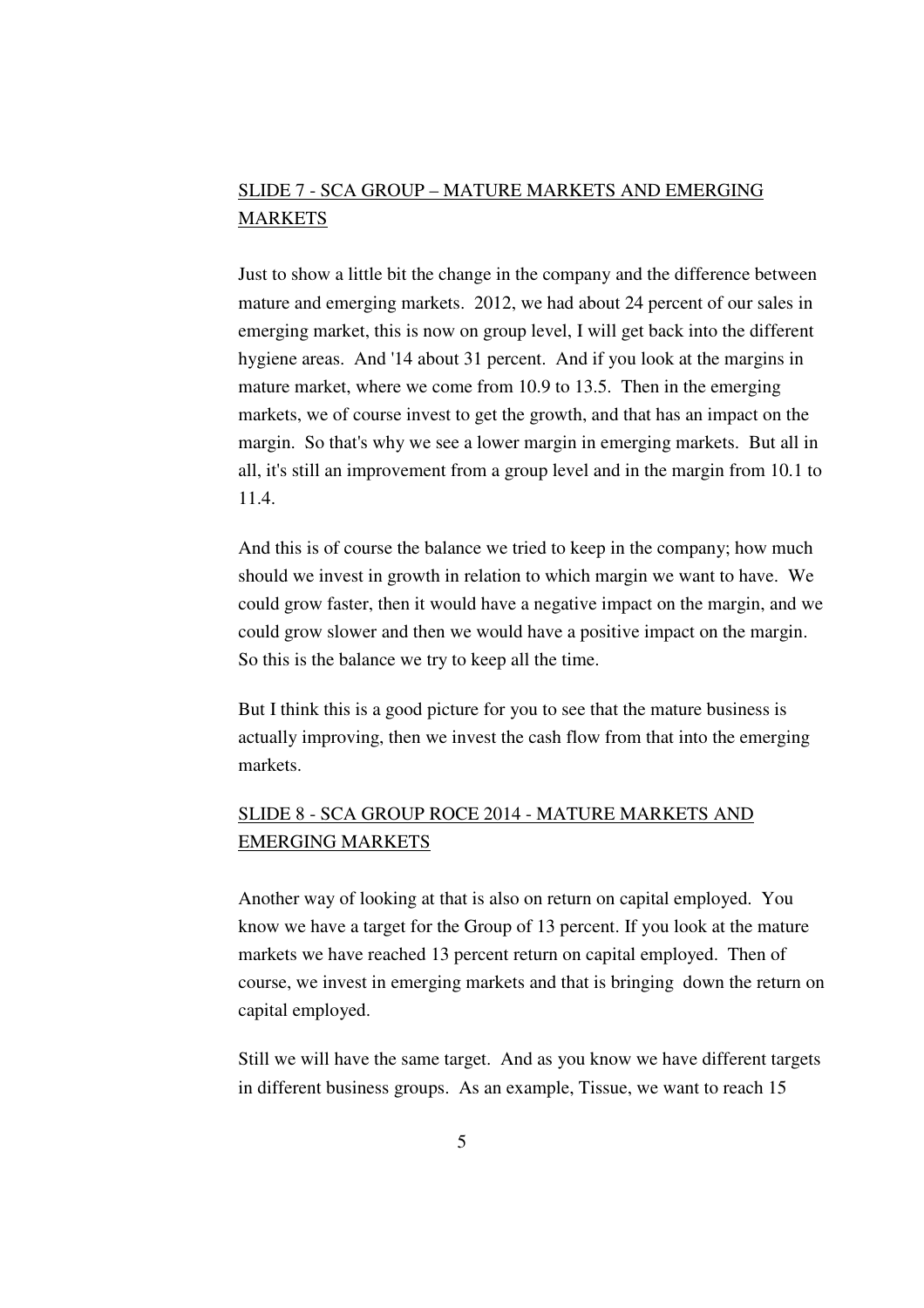percent, in Personal care 30 percent, Forest we want to be in the top quartile of our competitors. So those targets are of course still valid.

# SLIDE 9 - NET SALES Q4 2014 vs Q4 2013

 Looking how the net sales has grown Q4 to Q4, we have a positive price/mix of 1 percent. We have a volume of 3 percent. And we have acquisition, and we do have a positive currency impact when it comes to sales. So the organic sales growth all in all is 4 percent during the quarter.

 I think we are in a good position when it comes to this, even compared to our big international competitors.

### SLIDE 10 - GROUP - ORGANIC SALES GROWTH Q4 2014 vs Q4 2013

Looking at where the growth is coming. We can see in total 4 percent, mature markets 3 percent, emerging markets 9 percent. And we do have some very, very sweet spots when it comes to growth. We have shown some examples here if you take Incontinence Russia it's 23 percent, Tissue Russia 16, Incontinence Latin America 19, Feminine Latin America 20 percent. So we do have some very strong positions in some categories in markets where you do still find some organic growth in the market. So I'm very happy with that and we will of course continue to emphasize the growth in emerging markets.

#### SLIDE 11 - GROUP - Q4 2014 vs Q4 2013

If we look at operating profit all in all it's 3 percent but then as you remember we had about 455 million gains in forest swaps last year, and we had 3 million this year. So if you compare apple to apple it's actually an improvement of 20 percent of operating profit.

 We have better price/mix as I said, and we also have higher volumes. Cost saving, quarter over quarter is about 385 million in cost savings. Then we have consolidation of Vinda but quite a lot of headwind in raw materials, about 600 million, Q4 to Q4, of which 55 percent is currency.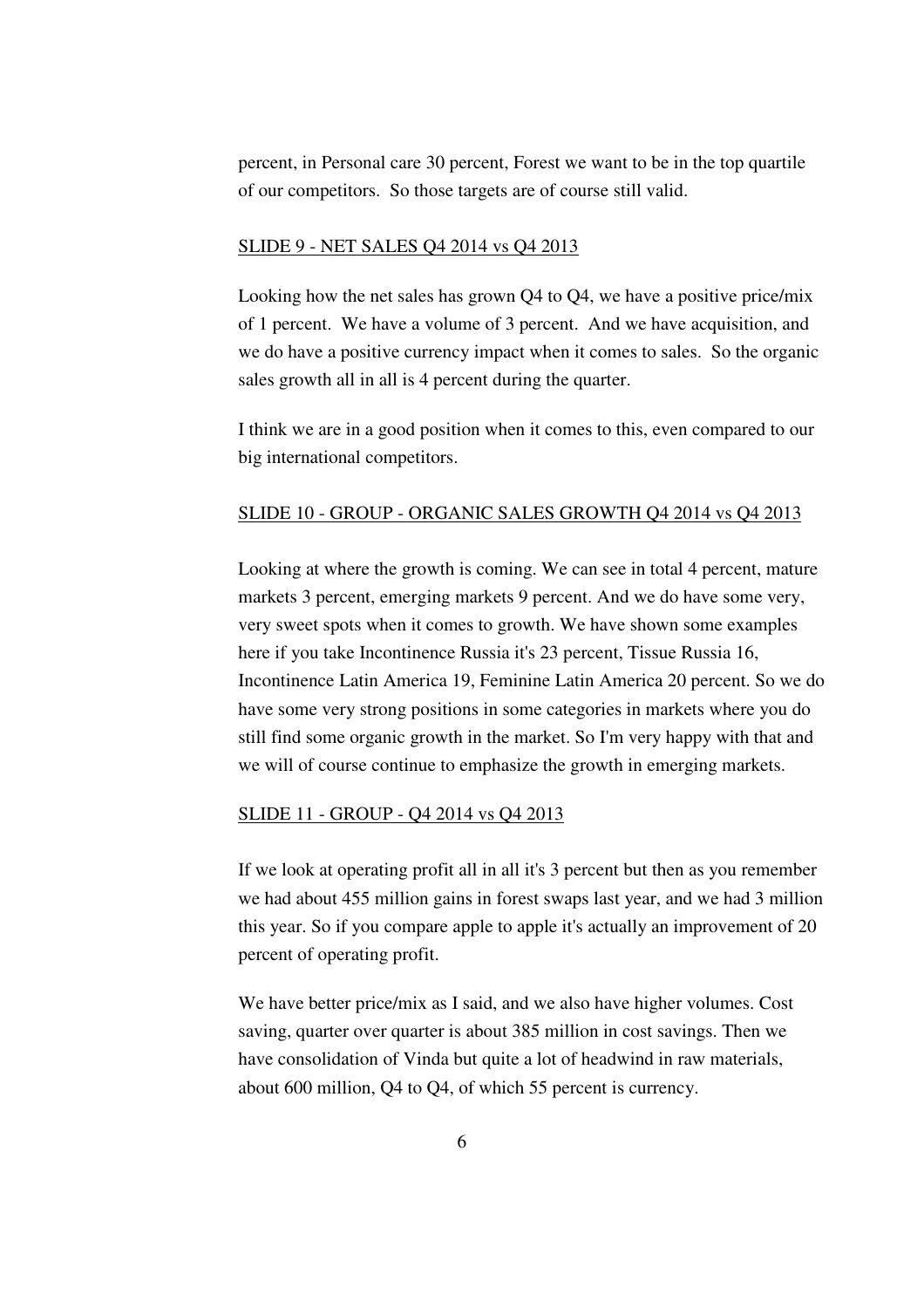If we remove the forest swaps in this then the margin in '13, it would have been 11.6. So like for like it's an improvement in margin also.

 Earnings per share, is of course impacted by swaps but also of items affecting comparability. And as I said also, very strong improvement of cash flow.

## SLIDE 12 - PERSONAL CARE – Q4 2014 vs Q4 2013

Walking into Personal Care, an improvement of sales of 7 percent, operating profit 8 percent, and also 20 percent basis points improvement of the margin.

 One thing you could of course be a little bit worried about when you see the mature markets and the growth, and probably in particular when you look at incontinence. If we look at Europe in all, we have 5 percent growth in incontinence. Western Europe 3 percent growth. So the hit in growth here is actually mainly or only in North America.

When we talk about Personal Care, of course we need to come into Procter & Gamble, and their launch in inco in Europe. And if we look at the past four weeks, of course we follow this closely every week, they have not really gained any more market share. In UK when they started they had 2 percent market share, they have gained 5 percent. So they are now at 7 percent market share. And it's been sort of a stand still on that level.

 During the same time, we have been growing 2.5 percent in sales. So the market has expanded as we also assumed, you remember we talked about that if we get another company, big company driving penetration then the market will expand. And that's actually what we've seen in U.K.

 You see similar situation in France, and of course they will, go in to more country, like Germany, etcetera, going forward.

 But so far, we have been reasonably successful in defending our position. And as I said, in the third quarter, the truth will come when you see the second and third repetition of buying. Because now everything is sold on promotion, so it's very difficult to say if the consumers actually like the product or not.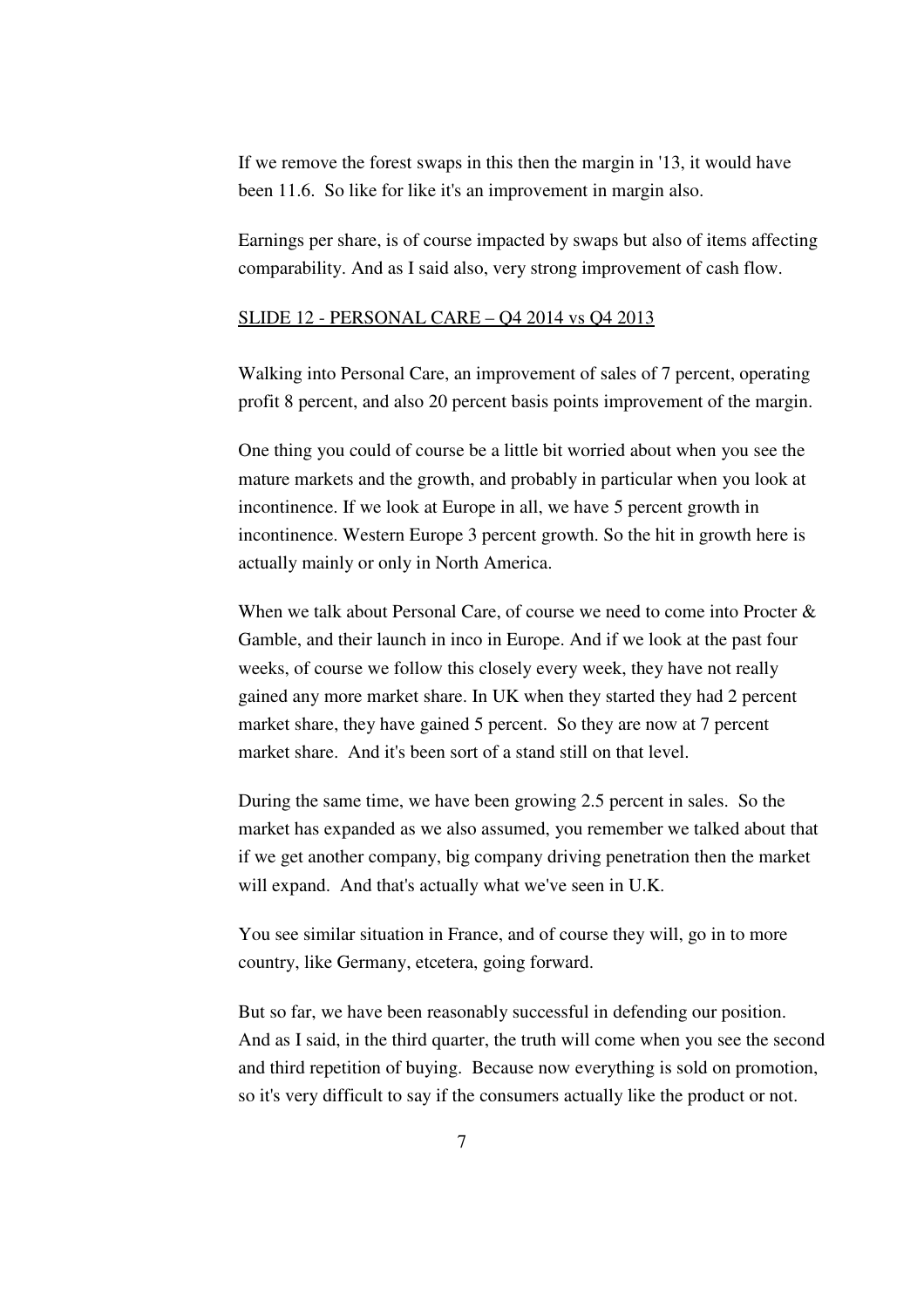And once more I want to emphasize, there is nothing unique in the product. It's a similar or same product as we have. And then of course brand is very important and the perception that the consumers have on the market.

 But we don't underestimate them, it's a strong company, it's a big company. And we will continue to do our thing, and we'll continue to monitor this extremely closely.

 And here you can also see that in Personal Care, is the category where we have the highest presence in emerging market. Now we have 43 percent presence in the emerging market. And I think I gave a statement a couple of years ago that we're aiming at 50 percent of our sales in emerging markets. So we are well ahead to that target.

### SLIDE 13 - TISSUE – Q4 2014 vs Q4 2013

Coming into Tissue and here we have the impact of Vinda, because, that has been, is now of course consolidated in the company. But we have overall a growth of 24 percent, excluding Vinda it would be 9 percent.

 We don't include the organic growth in Vinda Q4 to Q4 because they don't present that. So these figures we have excluded that in the presentation.

 Operating profit improved by 17 percent. It would be 7 percent excluding Vinda. So still a good growth in operating profit. And if we exclude Vinda we would be on the same level when it comes to operating margin because they operated in a slightly lower margin than we are.

 And here we have 31 percent of the sales in emerging markets and the reason for that is also as we have discussed the defensive investment in Georgia-Pacific in Europe to get the consolidation and synergies, and that of course reduced the sales in mature market because that was quite a big company that we did acquire.

We have raw material cost increase of some 265million, O<sub>4</sub> to O<sub>4</sub>, of which 70 percent is currency.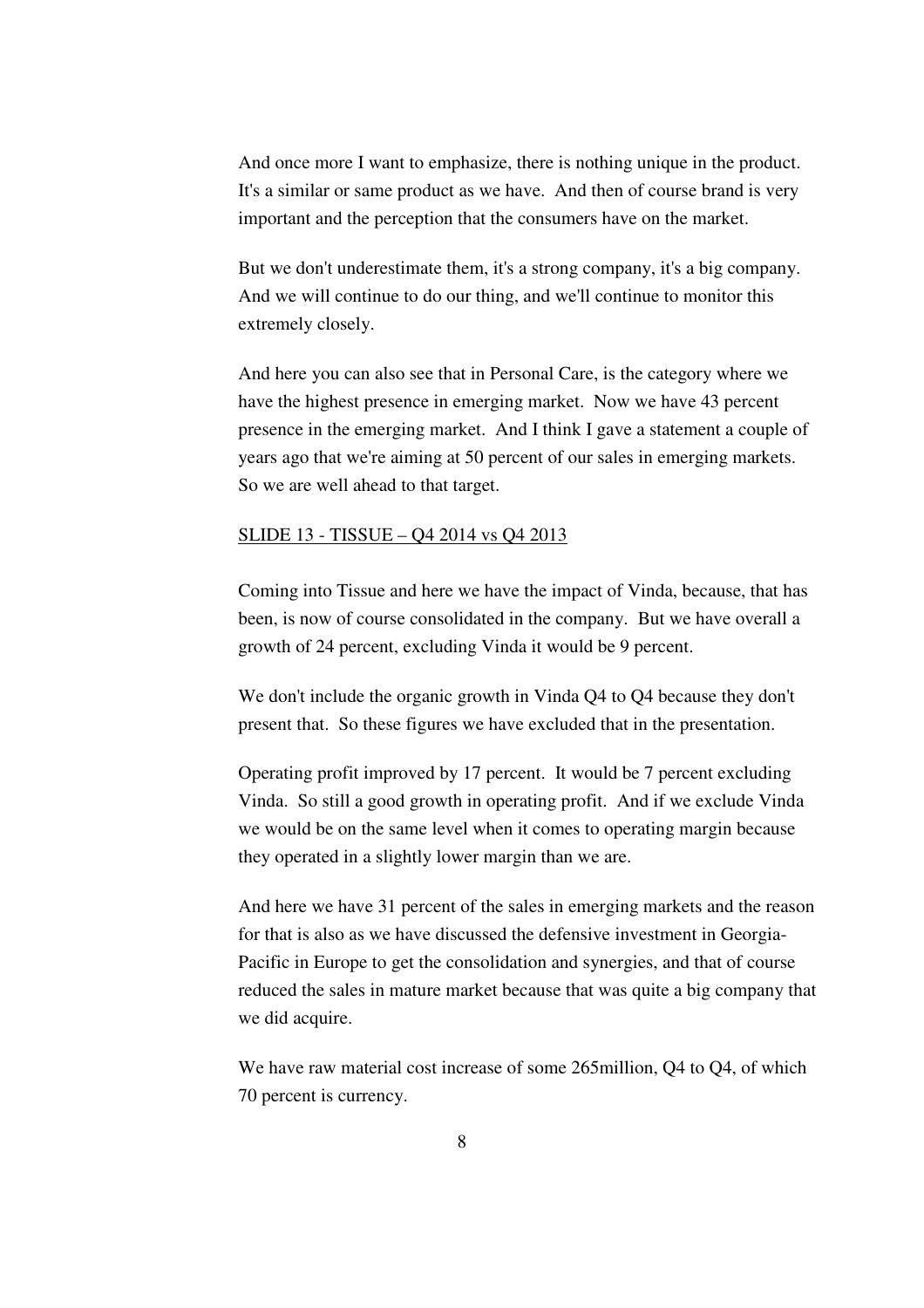### SLIDE 14 - FOREST PRODUCTS – Q4 2014 vs Q4 2013

Then going into Forest operations. They have quite a substantial improvement you can't really believe that when you look at this picture. But once again 455 million in forest swaps last year and 3 million this year. So if we compare apple to apple the margin would have been 2013, 12.6 instead of 25.1. So in that perspective quite a substantial improvement in operations. And we have improved all the different parts in Forest.

 Looking at the different parts, of course we continue to see publication paper going down. And we of course anticipate that it will continue to go down. And the last estimate is that this year we will see somewhere between 5 and 6 percent less volume in the market.

 So the situation in publication paper has not improved, it's still a huge overcapacity. And it will still continue to be a very, very difficult operation for anyone in Europe today to reach any profitability. We need much more closure of paper production if this is going to be a good business.

 Kraftliner, well in balance. And we have increased prices that we got during fourth quarter. Our saw mill operations, volume wise quite good. Growth is still coming on, and in particular North Africa, China. But since we had price increases last year, now the supply has increased and that is putting some pressure on price, not a pressure on volume.

 Pulp is a little bit strange. Has had a little bit strange behavior in the market because normally you see a clear correlation or a negative correlation between dollar and pulp prices. And we haven't really seen that last year which is a little bit surprising. We do see now prices coming down in the market. And they should come down with the strengthening of the dollar.

 So my at least guess is that we will see a pressure on pulp all qualities during this year. And some of course are suffering quite a lot on the high pulp price. We have an advantage since we still have an internal hedge on pulp. So from a group level at least we gain something on that. It doesn't help Tissue or Personal Care but it helps the Group.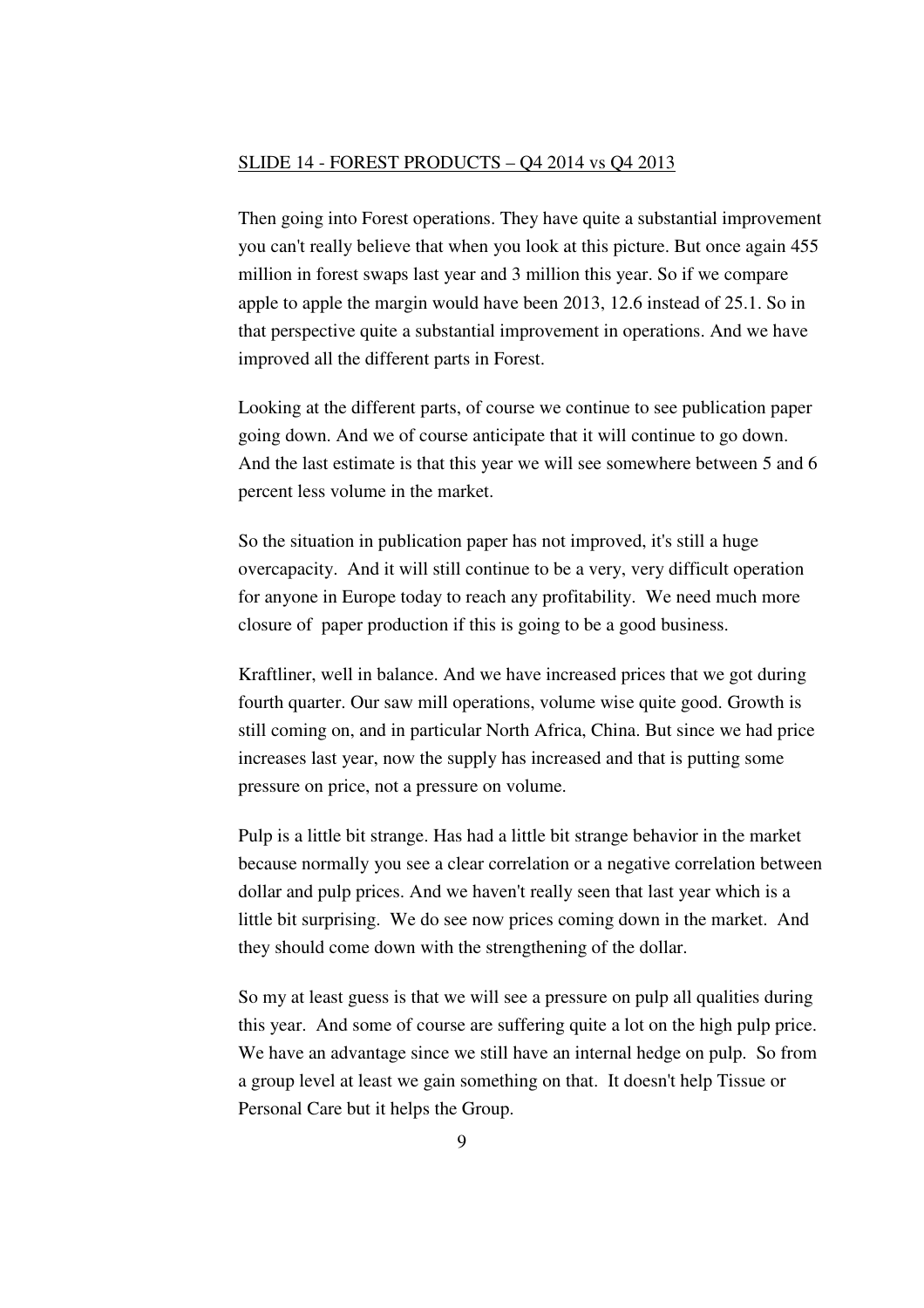### SLIDE 15 - DIVIDEND

Well, once again increase by 10.5 percent up to 5.25. We believe that we have a very strong balance sheet. We are on the low side when it comes to debt. We have a very strong cash flow. We have improved our profit generation quite substantially so we believe that this is a level that we can absolutely be in without risking any future potential acquisitions or expansions in the company.

## SLIDE 16 - FULL YEAR 2014

So to summarize, highest profit before tax ever, good organic sales growth, strong in emerging markets, strong cash flow, higher sales and profits in all our business areas. Risk - the major risk is, except geo-political risk which we don't really know where they are, is the FX is where the dollar going, where are the other currencies going. In the countries where we have a dramatic change in currency, like in Russia, we have also dramatic increases of prices, and in Latin America the same.

 It's more difficult in Europe. But we are increasing prices in Away from Home. We will push whatever we can to increase prices in consumer tissue. It will not have an impact in first quarter, it then will have an impact on the second quarter. Saw mill operation probably not the possibility to increase at least the first half year. Kraftliner, probably another price increase or price increases late in the year that will impact this year. Personal Care, it's a completely different game as you know it's innovation, innovation, innovation. So it's not really adjusting price increase.

 But we do have a benefit in Personal Care, and that is the oil prices are going down and we have a lot of raw material that is oil price connected. But we have a lag of 4-6 months before we have it in our P&L. Pulp, we have a lag about 45 days. So it's a longer lag to oil based materials than we have on the pulp.

 So with that, I will end my presentation. And I will open up the floor for questions.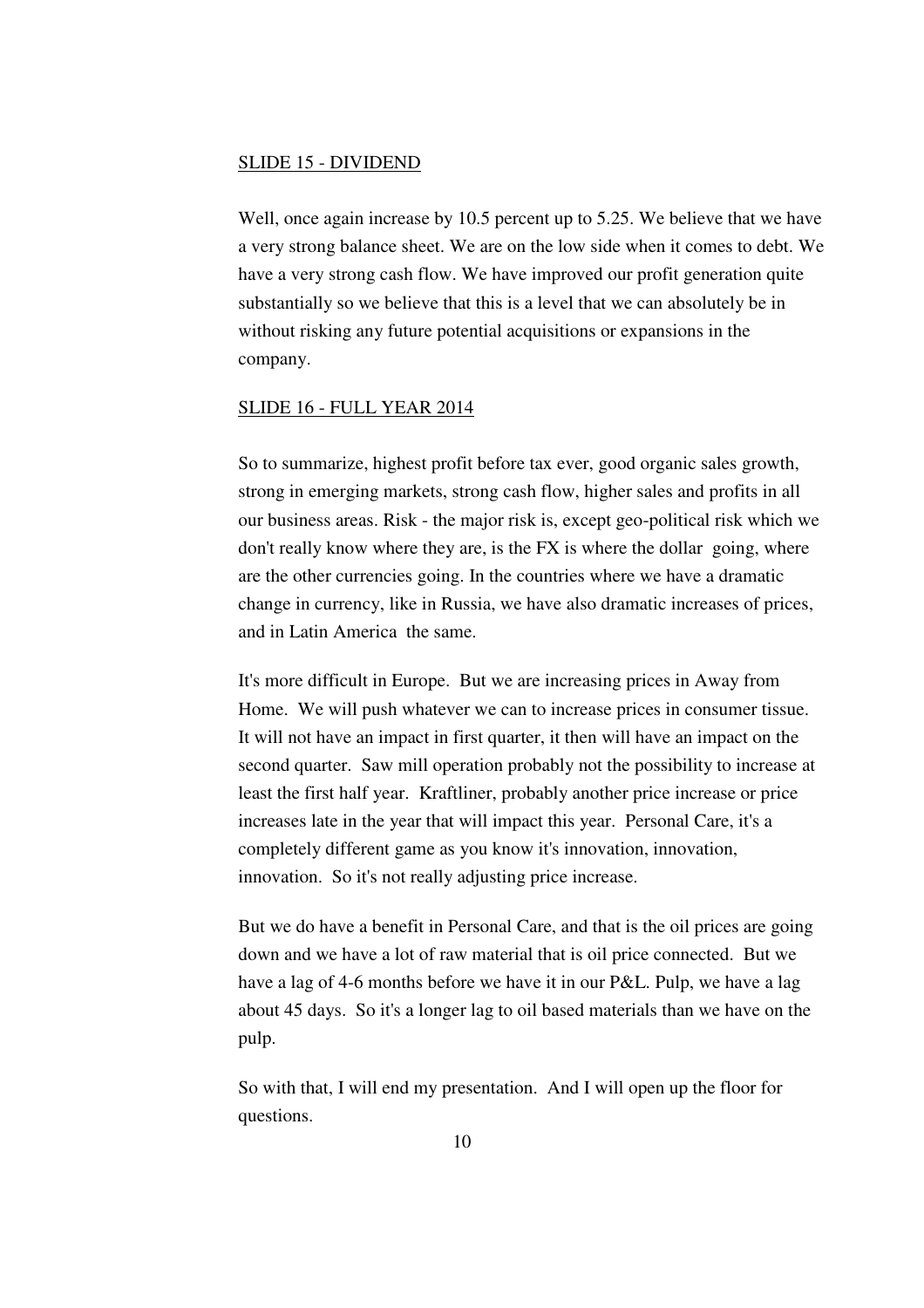### $O&A$

Joséphine Edwall: OK. And we ask Fredrik Rystedt also to join on stage. And Jan, I just want to say, Jan will of course comment everything that has been in Swedish media regarding business jet and hunting hospitality. And I think from the media who is here from Sweden, you have time after the press conference so we can focus now on the quarterly report, and from the investors and the people who are on the call.

So let's focus on the quarterly report now in the Q&A session.

Yes, the first question here.

- Linus Larsson: Thank you. It's Linus Larsson with SEB. I'll start in a somewhat different end and maybe if we could clear the table when it comes to the non-recurring items in the fourth quarter, they were 887 million, and from what I can understand you specified 540 million kronor of those in the report. And I assume that a large part of the remainder is relating to previously announced cost savings program. But if you maybe could just comment on the residual 347 million krona of non-recurring costs in the quarter please.
- Fredrik Rystedt: Yes. I'll do that Linus. Again we have continued the operation as Jan alluded to with our perform to grow and GP. So the absolute majority relates to those two. We also had a closure of a part of a facility in Germany and we had one in U.K. So that's pretty much all of that remaining part. So normal efficiency work as we have done before.
- Linus Larsson: You wouldn't give a figure on what's relating to the previously announced cost savings program; the GP and the 300 million euro program?
- Fredrik Rystedt: If we take the UK and the German facilities in combination totally it's a bit over 150 million, and another 150 roughly relate to GP and perform to grow.
- Linus Larsson: That's great. Thank you very much for that. And then just looking more at the operational side, the raw material headwind in the quarter was 138 million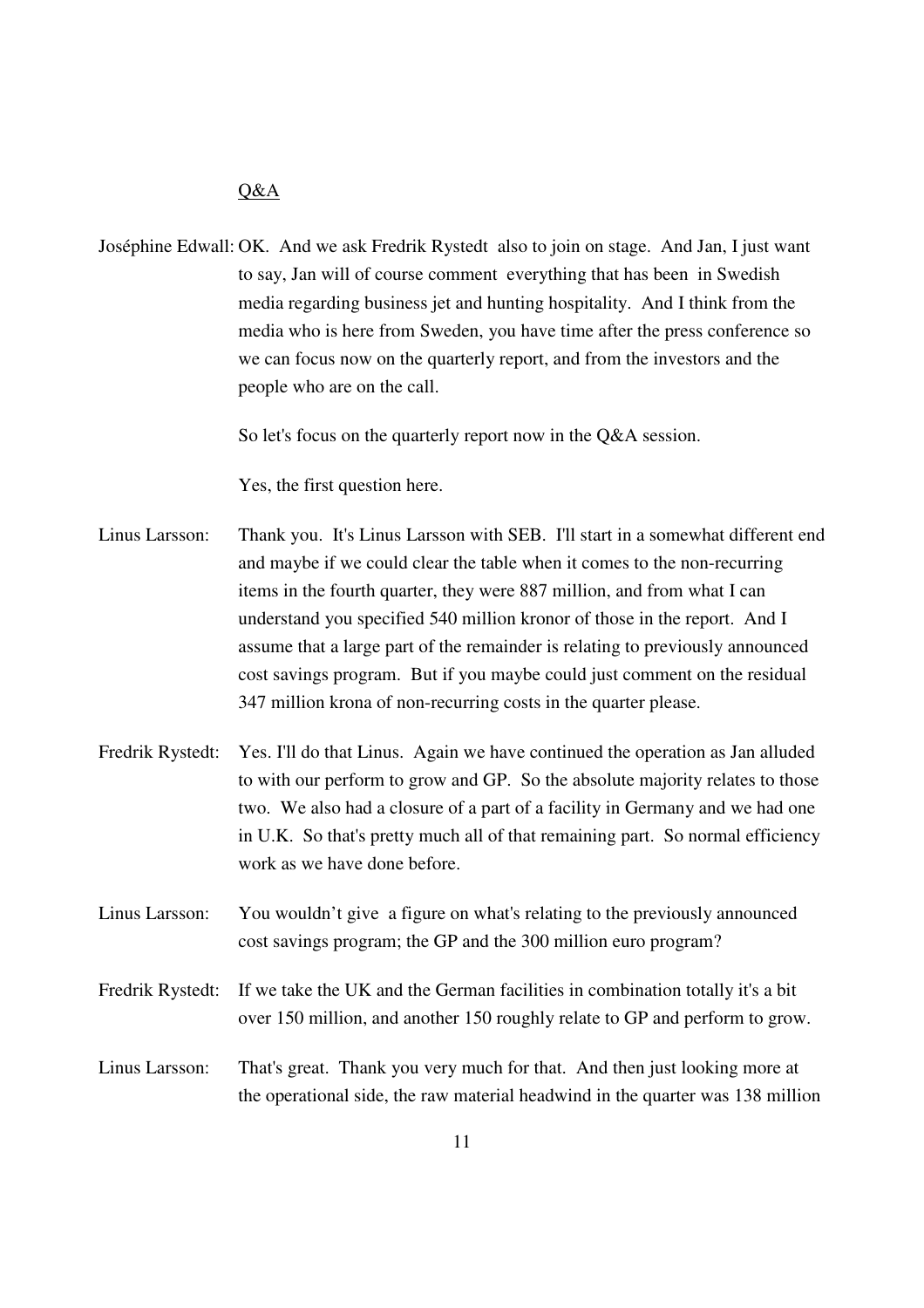krona across the group, and just taking into account what you just said about the lag effects, the currency which is embedded in this, will that impact sequentially be bigger in Q1versus Q4, or how should we think about the timing of the FX related cost inflation in particular?

Jan Johansson: Well, I mean we have of course some delays in the system due to some hedges in the contractual situation. But they are quite short so of course if you look at the FX development, it will come in during the first quarter. Mainly I would guess.

- Fredrik Rystedt: Yes, absolutely. I mean we'll have it continuously because the average, if we assume that the average dollar rate will be for the year as it is right now then of course it's going to be a stronger dollar throughout the year. So we'll have a negative impact. And of course Q1 will have that, will compensate to some degree by the oil based products, should the oil price stand but of course it is a higher dollar rate and therefore higher raw material cost. We'll see that throughout the quarters.
- Linus Larsson: And the oil, in which quarter should we expect that oil cost related tailwind to occur?
- Fredrik Rystedt: We'll see that to some degree in Q1 but I think Jan alluded to, we got a four to six months lag relating to oil products. So it's non-woven for instance or SAP, and back sheets, and those kind of products. So of course oil does necessarily play in all of it. So if you have a 50 percent decrease in oil price that doesn't necessarily translates into 50 percent SAP but it has a large impact. And it has a large impact with approximately 4-6 months delay.

 So the net impact of currency and oil price in Q1 is of course likely to be or it's going to be negative.

- Jan Johansson: And we have as you know seen oil price coming down gradually. So of course if you'd go 4-6 months away then of course that will kick in now.
- Linus Larsson: And then just finally for me on the first quarter and the start of the year, sometimes in the past you've talked about the seasonality of your hygiene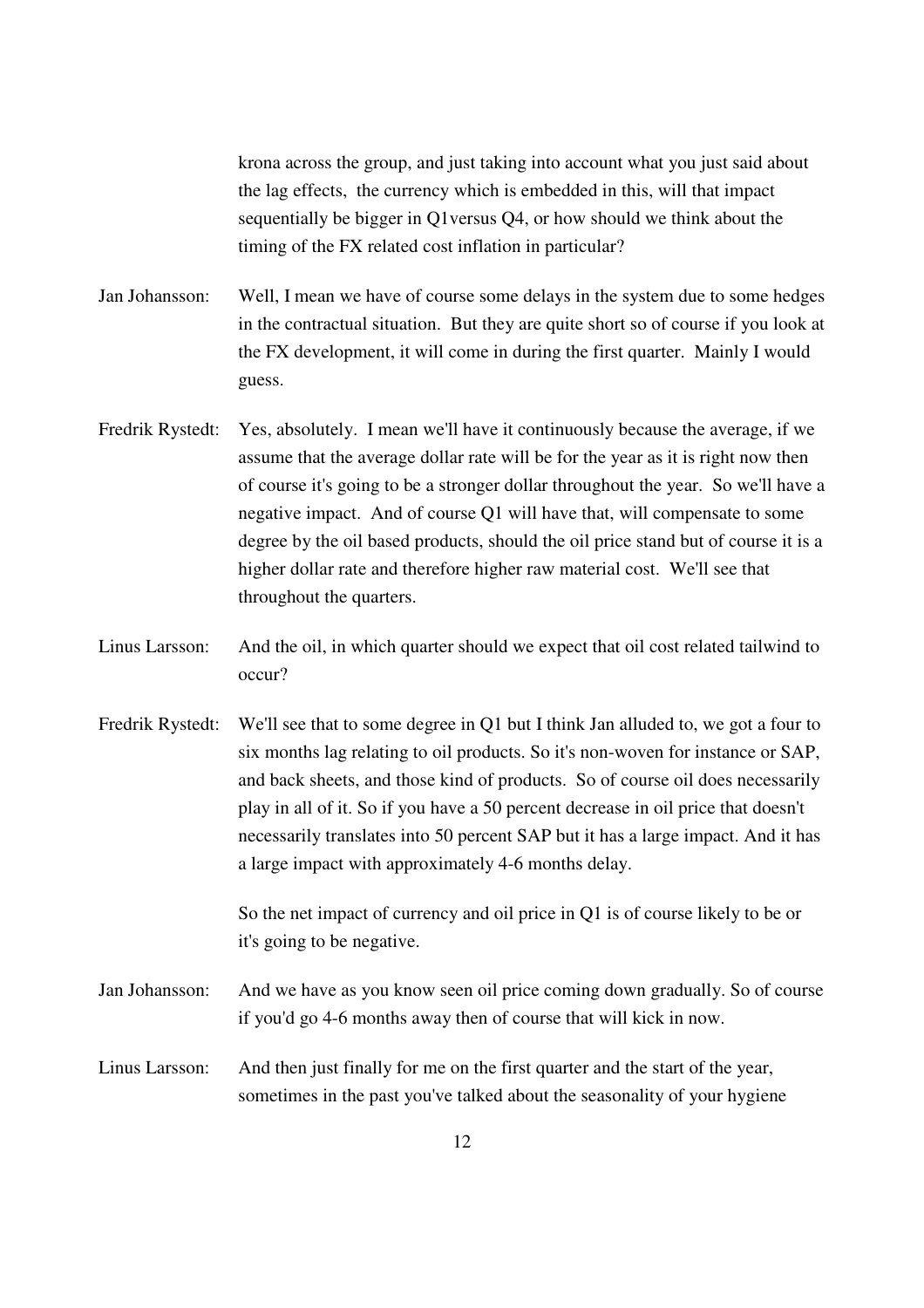business that Q4 tends to be strong, Q1 tends to be somewhat weaker. Could you comment to any degree upon that on I guess volumes in particular in hygiene?

- Jan Johansson: I think when it comes to, normally the major impact of that was seen in incontinence. Because there was a lot of pre-buying if institution had cash left in the end of year. We have tried to even that out by different way of giving bonuses and things like that. But then of course seasonality in terms of how much snow it is, and if the people are getting cold as myself and we will sell more hankies, etcetera. That still remains. And in U.S. for example the strongest season is when the ice cream season starts. So that means that when it's cold and snowing, it's a lower season. So you have some seasonality. And Q1 is normally the weakest from that perspective.
- Linus Larsson: Thank you very much.

Joséphine Edwall: Now we have Mikael Jåfs.

- Mikael Jåfs: Thank you. Mikael Jåfs, Kepler Chevreux. I have two questions. The first one is around forex effects for this year. I mean you have an excellent table in the Annual Report regarding the long term effect from currency changes. But there are a lot of them going on now. So in your words, if you try to summarize what we have seen so far from all the currencies, and net net, is the currency effect the positive or a negative for SCA's operating profit going forward?
- Jan Johansson: With the currency rates we have today it's a negative.
- Mikael Jåfs: OK. Thank you. And then the second question is on advertising and promotion. Last year you said that you would keep the budget unchanged but reallocate.

Can you give some guidance for the coming year?

Jan Johansson: A&P and trade spends are obviously two items that we can, very short term impact ourselves. And looking at the situation we have now with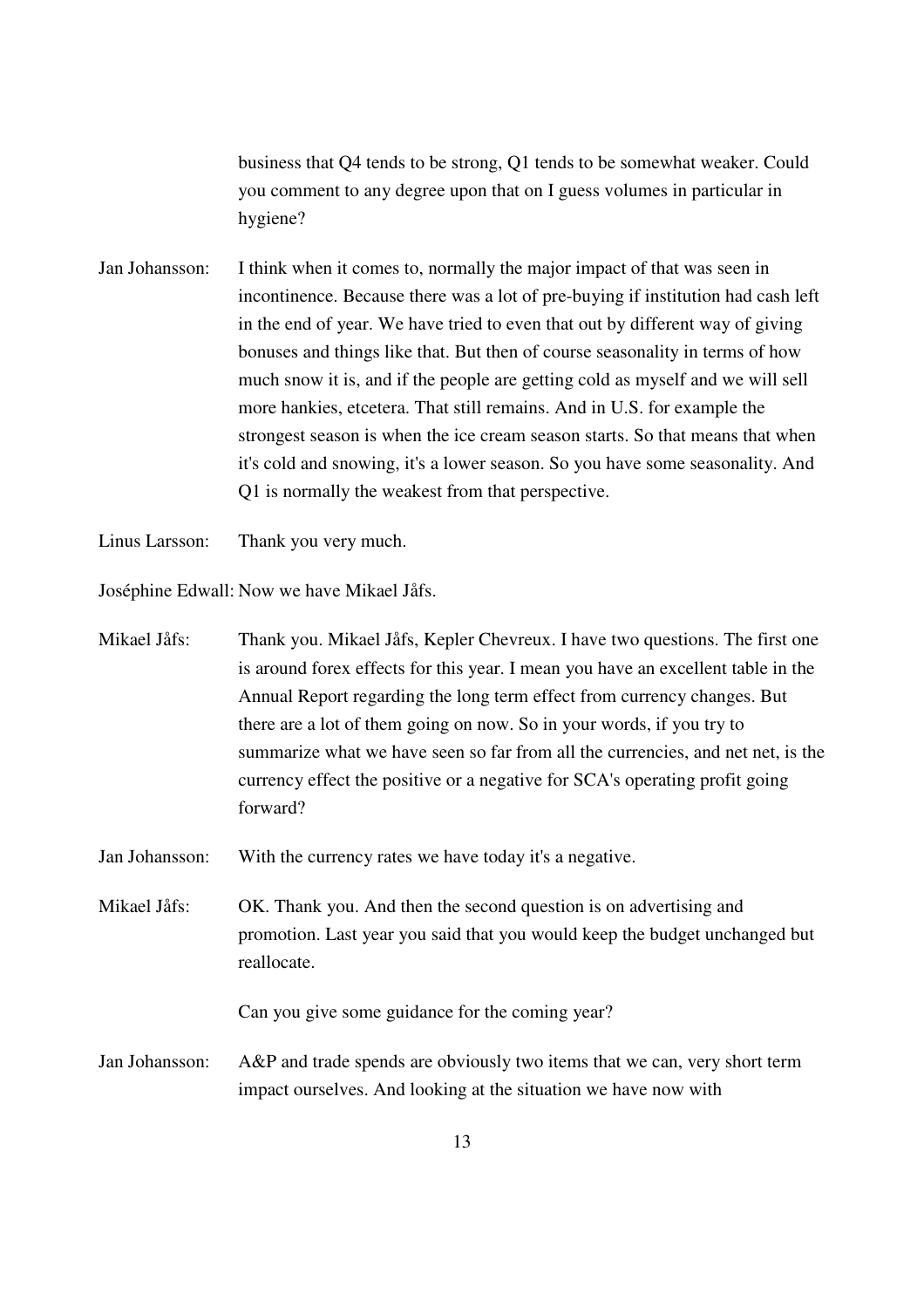incontinence, we need to keep the readiness to do things if Procter suddenly change their plans, etcetera.

 But having said that, I think you will see a slight increase next year in relation to sales but it's not going to be any dramatic. And if we need to do something dramatic, we will reallocate.

I mean that's a good thing with these two, you can manage them.

Mikael Jåfs: Perfect. Many thanks.

Joséphine Edwall: Next question. Yes.

| Karri Rinta:   | Yes, Karri Rinta, Svenska Handelsbanken. If I look at the report it seems that    |
|----------------|-----------------------------------------------------------------------------------|
|                | Vinda had a strong fourth quarter especially compared to the third quarter. Is    |
|                | that sequential increase fully due to the changes that you made with them so      |
|                | that they take care of the personal care business as well? Or is there something  |
|                | else that helped them to perform so well in the fourth quarter? And how do        |
|                | you see the 2015 outlook in near term?                                            |
| Jan Johansson: | The benefit in the Vinda operation is that when we transferred all our business   |
|                | to them, we took a lot of restructuring cost in SCA, that's what you see also in  |
|                | the quarter result.                                                               |
|                | So from that perspective, because they had all the infrastructure they need, all  |
|                | the sales people they need, everything. So they took it on their own platform     |
|                | with a few people coming in.                                                      |
|                | So the business we were managing is of course now giving a better result in       |
|                | Vinda. So partly it's due to that, but they are also doing very strongly in their |
|                | core business, in the tissue business. So it's a combination.                     |
| Karri Rinta:   | OK. Thank you. And then the, sorry, the incontinence market and the, I think      |
|                | in the report you wrote that in the U.S. you lost some volume. Is that because    |
|                | U.S. is a different animal in terms of market structure or is it basically since  |
|                | P&G that's their home market and that's where they have put most of their         |
|                | marketing efforts? And you have maybe backed out a little bit?                    |
|                | -14                                                                               |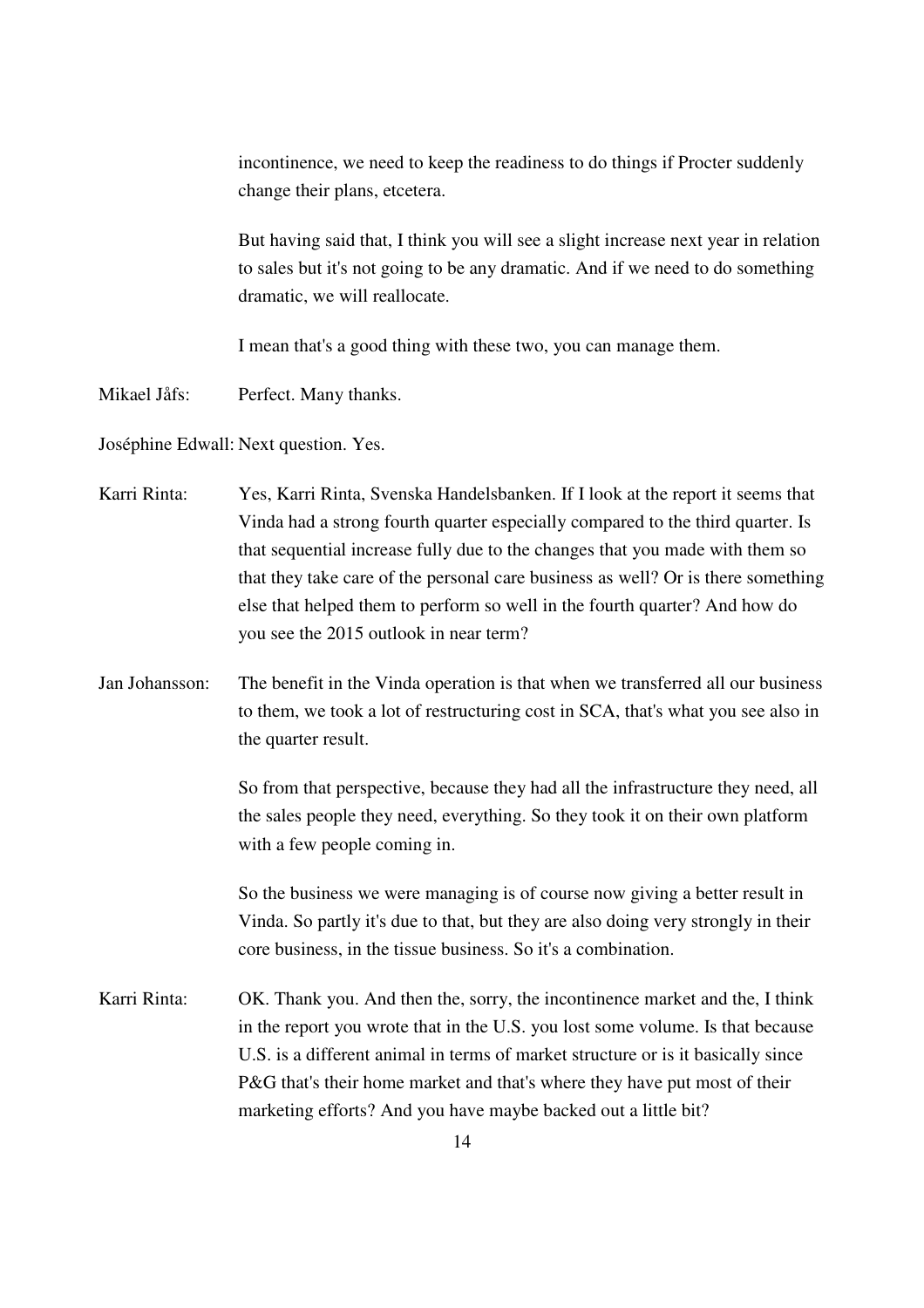Jan Johansson: The reason is of course that P&G is going into the market. But the most impact is that KC is defending their position as we are defending our position in Europe. So I don't think they have been more successful in U.S. than in Europe if you look from a Procter point of view. There's a massive promotion, massive advertising, and we are a reasonably small player in the U.S. So we from that perspective, we suffer more than we would have done in Europe with the position we have here.

> And we have lost volumes during this war between KC and Procter. We haven't lost much positions though, which is probably more important.

Karri Rinta: All right. Thank you.

Joséphine Edwall: Yes, Stellan Hellström.

- Stellan Hellström: Hi. This is Stellan Hellström with Nordea. I had a question on the planned, price increases in tissue. I mean how, they obviously only to a part or small part realized as of now. But the plans that you have, how far will that take you in terms of being able to offset the FX raw material headwind this year?
- Jan Johansson: Well if we look at Away from Home Europe as I said, it's going to be a price increase from, or there is a price increase from first of January. Consumer tissue with the contractual situation we have, it will not have any impact in the first half of the year.

 So that means that if the currency continue as it is, it will be difficult just by price increases to offset the impact of the currency. But I mean we do have more tools in the box also, and we then need to work even more with cost saving. And maybe even more with innovations, we can get new products out on the market.

 But only price increases for this year, everything else alike is difficult in consumer tissue.

Stellan Hellström: Just also, a follow-up on that.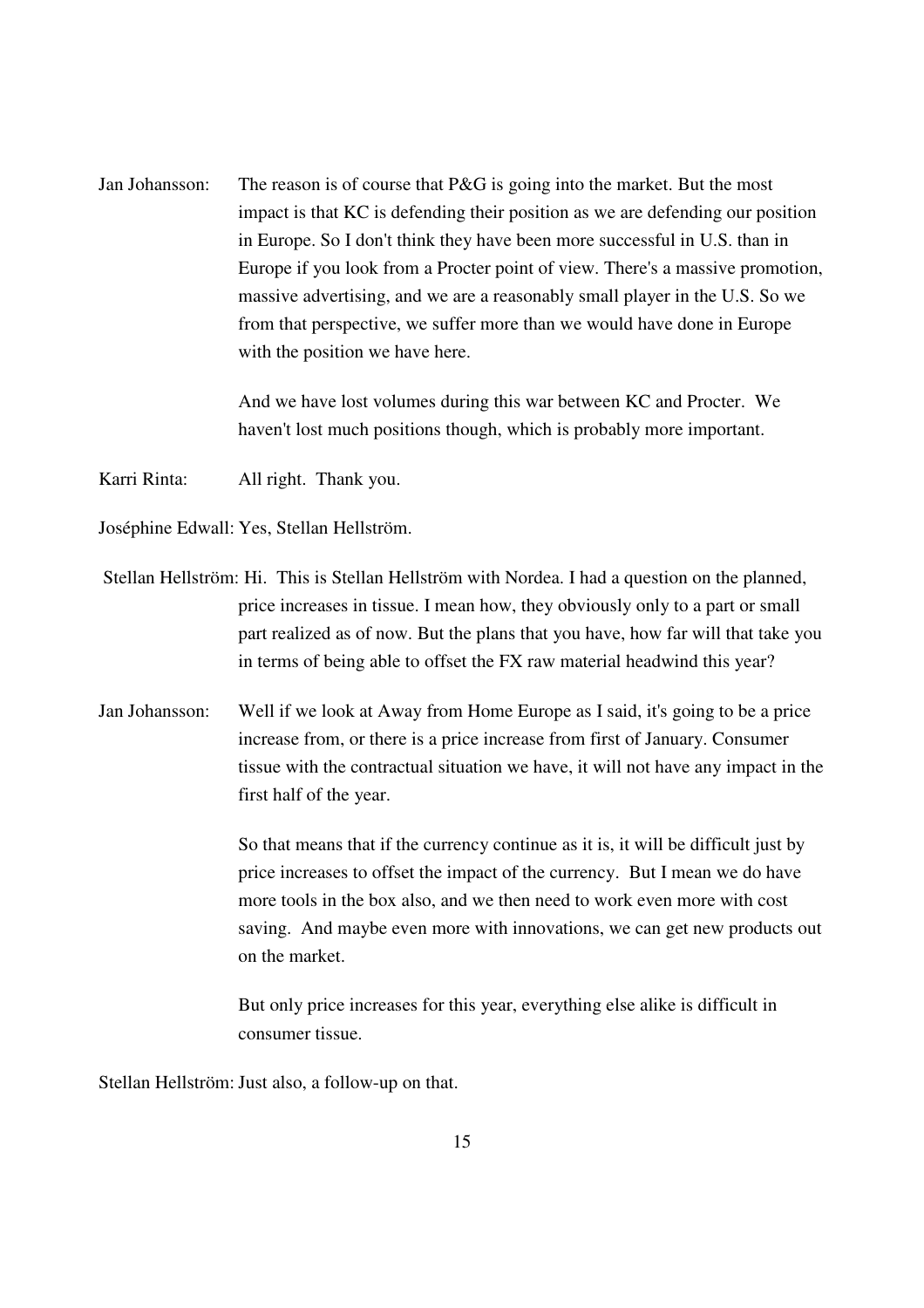- Jan Johansson: Having said that, it's necessary with the price increase. We have to do it. And all the market is in the same situation, and maybe we are in a little bit better shape because we have more efficient operations, but there need to be a price increase.
- Stellan Hellström: Sure. Question also on the sort of cost savings. There are no big programs or additional programs planned for 2015, but I mean you have had quite a lot of restructuring costs in 2014, how do you see that in '15 then?
- Jan Johansson: Well we still have some left in Georgia-Pacific. But if we don't start any new program then of course they will fade out.

Stellan Hellström: OK.

- Jan Johansson: I don't know if you have a comment?
- Fredrik Rystedt: No, not really. They will continue in GP as you said.

Stellan Hellström: Thanks.

Joséphine Edwall: OK. I got a sign, we also have questions from the telephone conference. So OK just one question before from the floor, before we open up.

- Johan Hellekant: I'm Johan Hellekant from Svenska Dagbladet. We know that there is a very big also international interest concerning travel policies in SCA. It's been written by in Financial Times. So please Mr. Jan Johansson, could you tell a little bit how can it be that you use a private jet to or a business jet to go to Brazil for the final in championships of football?
- Jan Johansson: We have, a company like SCA as many companies in the same situation with the same market presence, we are more than 100 countries today, need to use business jet because otherwise it's impossible to really do a good job.

 And sometimes we do combine business trips with representation. And that was the Brazil trip for example, when I was there I did a lot of work. I was actually invited, I didn't participate in the program, from the person who invited me because I was working during the days.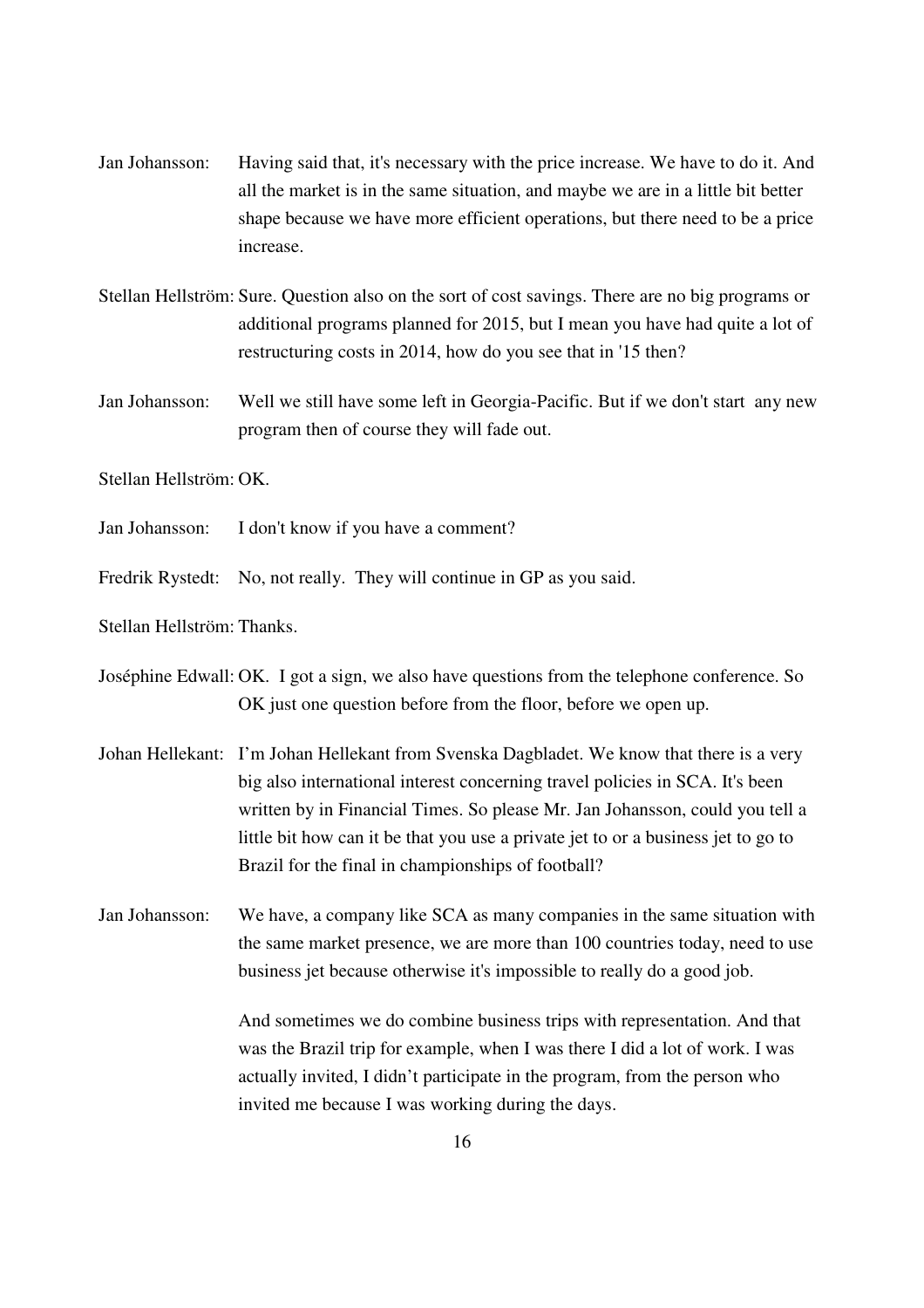So it was a combination of work and representation. And it was absolutely in line with our old policy that we had.

Johan Hellekant: Can you comment on that your daughter should have been with you on this business trip during the championships in Brazil?

- Jan Johansson: I can comment on the internal rules in the company, and I think those are probably the same in many companies also, is that if we have a business trip we are allowed to bring a family member as long it's not increasing the cost for the company. And as long as we pay for that person flying in the plane. So that was, as you know we have changed the policy now so now it's not allowed, but that was according to the previous policy that we had.
- Johan Hellekant: But did you take this private, or this business jet to different cities in Brazil to see football matches?
- Jan Johansson: I was not in the cities mentioned in the newspaper. And that's the only thing I want to answer on this.

Johan Hellekant: The different cities with this plane?

- Jan Johansson: There is and as you know there is an external auditor, previous judge of the Supreme Court who is going through all our travels in SCA now. And why don't we wait until we see the result of that and then we can have a discussion on it.
- Johan Hellekant: Well it's, we are now telling more and more about the travel policies and how they have been applied, and we see that there are lots of traveling that has not been told about with this private business jet.
- Jan Johansson: But I don't think it's in my job to talk on all my travels with the news. Because we have comment on all the travels that you have brought up. But I mean if you're going to follow me around the world then it's a lot of travel.

Johan Hellekant: Could it be that it is like 3 million krona to go back and forth to Brazil?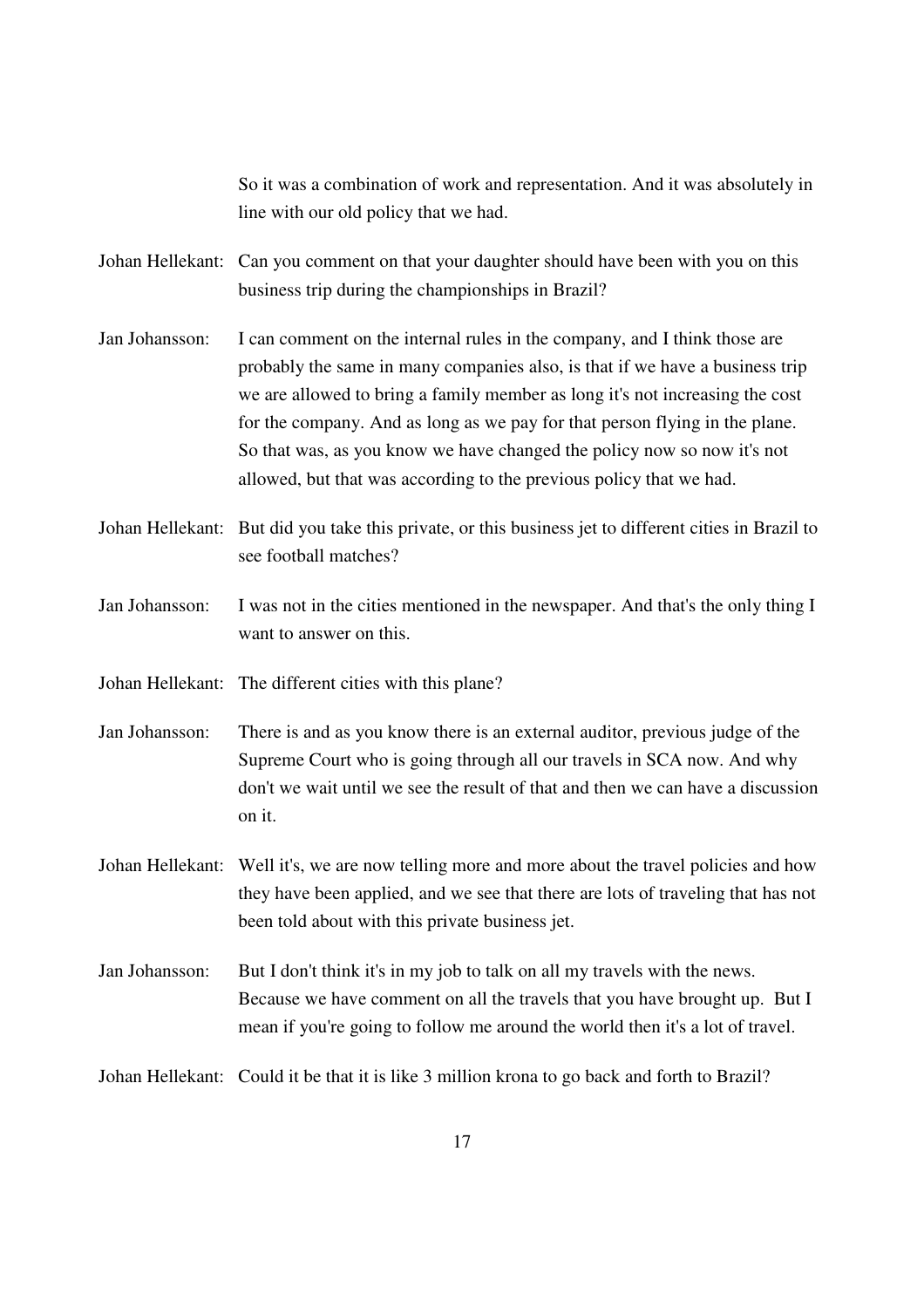- Jan Johansson: No, that's absolutely wrong. But that will be part of the investigation. And I've been asked by the people who are going to do this, not really to talk about it anymore until they have concluded their research. And it's ongoing as we're speaking. So why don't we wait and see on the conclusion, then we'll see if we've been doing something wrong or if not.
- Johan Hellekant: There's been a lot of turbulence in the leadership of the company, Sverker Martin-Löf has left. So it's normal to ask questions about this. What do you think about the continuation?
- Jan Johansson: Sverker is in the Board of the company, he is not in the management of the company. I mean that has been solved by the main shareholder Industrivärden, and I have not participated in the process. So you have to ask them about that.
- Johan Hellekant: All right. Thank you.
- Joséphine Edwall: Do we have any more questions from the floor before we open up? Then we open up from the telephone conference. Operator, can we have the first question please?
- Operator: Thank you. As a reminder, if you wish to ask a question, please press star, one your telephone.

 Your first question comes from the line of Celine Pannuti from JP Morgan. Please ask your question.

Celine Pannuti: Yes. Good morning. A few questions from my side. Firstly on the personal care, you commented on the growth rate in inco, can you, sorry, can you as well comment on you know what has driven the strong feminine care performance as well as diapers? And how much of that strong growth is recurring as we go into 2015? My second question is on Vinda. You mentioned about you know the good Q4 as well as the restructuring and how that hurt the margin. Are we, do you think that we are now in terms of margin and pressure in China, have we reached the bottom? What do you see for 2015? And finally, can you comment about what should we be looking at for sustainable tax rates?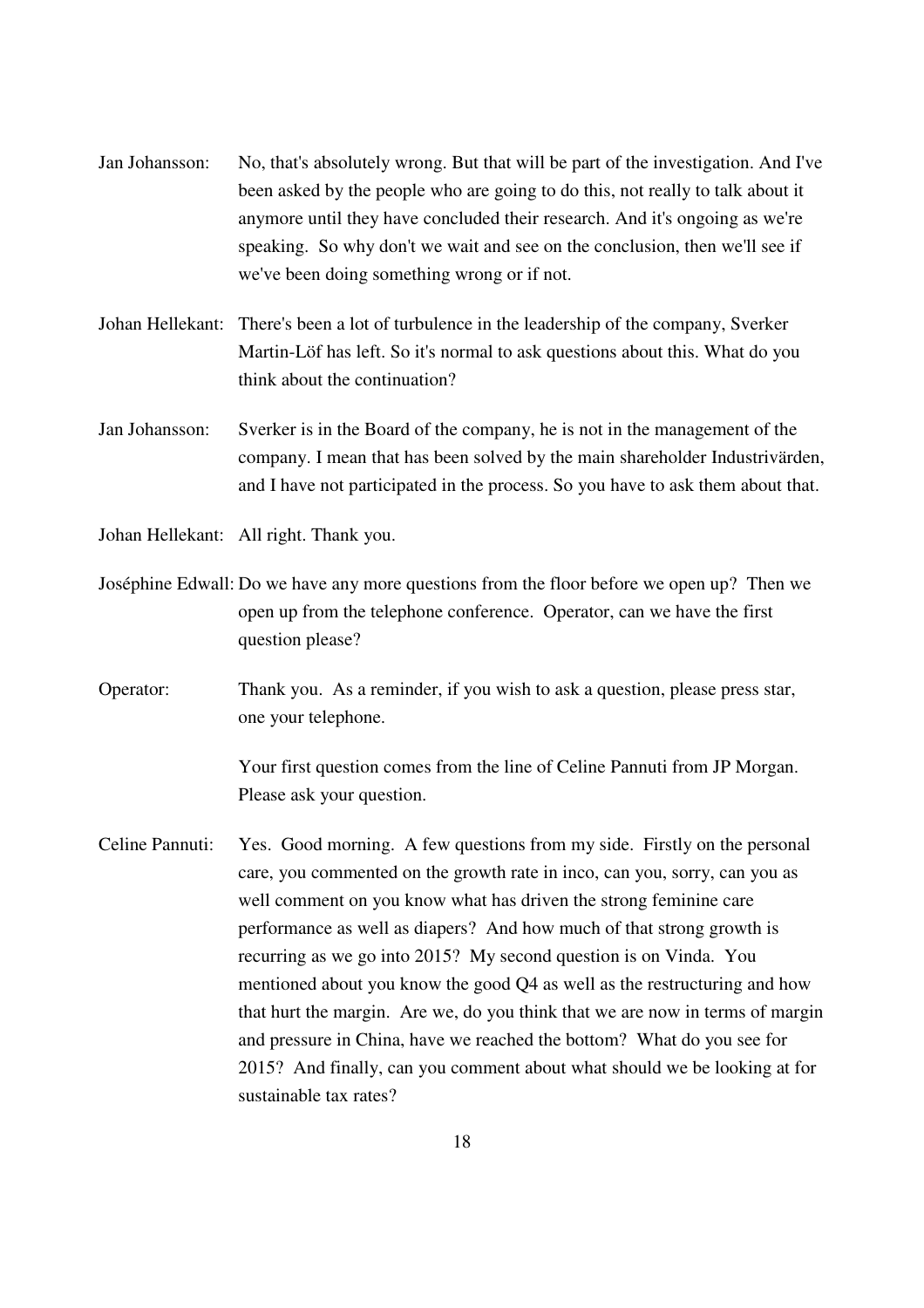Thank you.

Jan Johansson: If I start with the Vinda situation. Our assumption is that there will be a major reconstructuring in China. I think I talked about that more than half of the market has an average capacity of less than 5,000 ton, and the rest in 20,000 ton.

> And we do see that happening, and it's also being more pushed by the government because the environmental problems with these small sites are quite enormous. And I also believe that we've seen some of these huge investments announcement in new capacity has been withdrawn as we also anticipated.

 But I think the competitive situation is still very strong but Vinda has a very strong position. And Vinda is the only one with absolutely premium products, only virgin fiber products the most modern machines you can imagine. So they are in a very good position really to be a winner in this consolidation.

 But whether or not the pressure will ease up this year or not, I think it's too early to say.

Tax rates same level.

- Fredrik Rystedt: Approximately 26 percent roughly, Celine.
- Jan Johansson: But I missed your first question.
- Celine Pannuti: Yes, and in fact yes, so my first question is a follow up as well on the Vinda. So my first question is, the growth rate in personal care, sorry, in feminine care and diapers has been as quite strong especially at the end of last year. What kind of growth should we, I mean what have been the drivers of that? What should we expect for 2015? And a follow-up on Vinda, at which point can we expect that the newly acquired assets from you in terms of personal care will start to benefit as well the top line for the personal care division.
- Jan Johansson: If we look at the driver, we have had some very successful innovation launches in Latin America, that has been driving the growth. And also in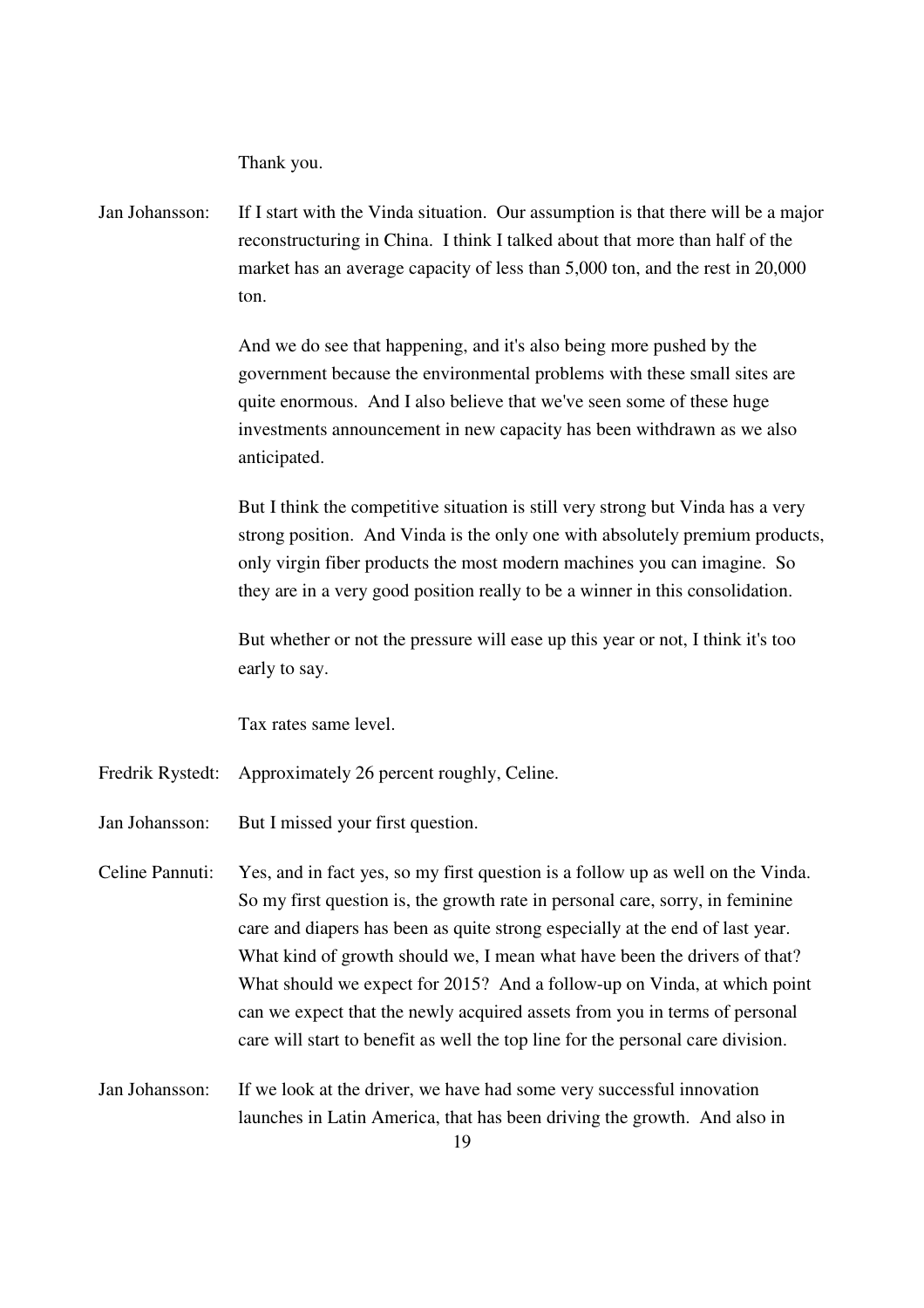Russia, when it comes to incontinence. We actually had also good growth in baby in Europe, but less so in Latin America.

 You know the target we have is around 5 to 7 percent organic growth. And that's still the target we have when it comes to personal care. Then we have the currency situation, etcetera, but we have been quite good at dealing with that in emerging markets.

When it comes to Vinda, I think, or I think, I know that they are taking on this new business extremely seriously and with great passion. We have education ongoing for all the people working in the personal care area in China, with all our best staff and some of them are actually attending twice because they thought it was so good and so interesting.

 So I feel very optimistic when it comes to the potential growth in personal care. We do need to upgrade some of the products before we can really push hard launch in baby and maybe also in feminine. So don't expect any miracle this year but maybe next year.

Celine Pannuti: OK. Thank you.

Joséphine Edwall: OK. Operator, you can keep on with the questions.

Operator: Thank you. Your next question comes from the line of Kartik Swaminathan from Bank of America. Please ask your question.

Kartik Swaminathan: Hi, everyone. Kartik Swaminathan here from Bank of America Merrill Lynch. Thank you for taking my questions. I had two. The first one was on the hygiene business. Could we please get some color on the operating profit drivers for personal care and tissue? It wasn't quite clear what the big drivers were behind the other line. Could you just clarify if it was all cost cutting, or whether there were some other factors in play?

> And my second question was on personal care. I think I recall comments on the innovation part of the presentation mentioned. The pipeline is full and that the market is really now the constraint for launching new products which is of course a good position to be in internally. But could we get a bit of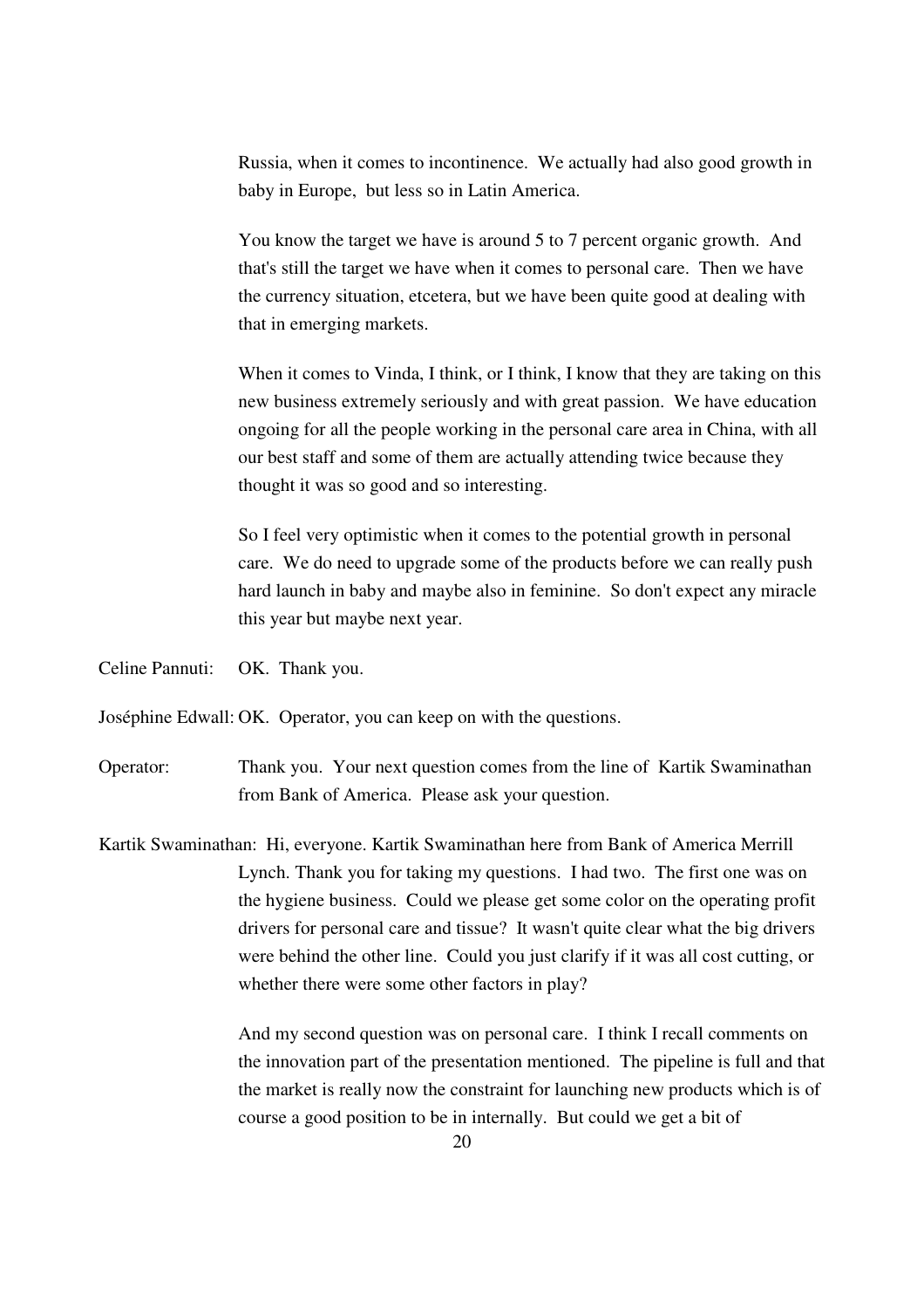elaboration as to how this potential constraint as you put it will impact your price and mix into 2015 and whether you still see scope to launch new products and push up pricing?

Jan Johansson: If I take the second and you take the first one. So to start with the second one, we do have some interesting innovations in the pipeline that absolutely will be launched during 2015. I think I totally alluded that also maybe the last quarter that we have a very detailed eight quarter plan on launches.

> And this is the only way of actually communicating with the consumers is to have a new innovation and an upgrade an innovation, etcetera. So we don't have that all the time, then we cannot really improve the price/mix and drive the growth. So I feel as positive for this year as we actually executed last year.

- Kartik Swaminathan: And just a quick follow up. So is the ambition really to try and offset all of the cost inflation that you have seen and are seeing in pulp or is this business as usual?
- Jan Johansson: When it comes to personal care, it's absolutely part of the solution. And then we are helped on by as we talked previously by the lower oil prices, which is a big part of the costs in personal care.
- Fredrik Rystedt: Should I take the first question, and maybe. Kartik, I guess your question is on the other remaining parts, and there were several components, but if I just take the main ones, of course efficiency by far is the biggest item. So a bit over 200 in Tissue, or close to 200 in Personal Care. So that's a very substantial part.

 Then we have had some, as we've had also in Q3, some negative distribution cost influenced by primary that comes from France and from the U.S. as we discussed in Q3. And the final part is of course the acquisition of Vinda which contributes with their profit this year and of course we had some share of earnings in Q4 also last year.

 So those are the main components. There are bits and pieces of course more than that, but those are the main.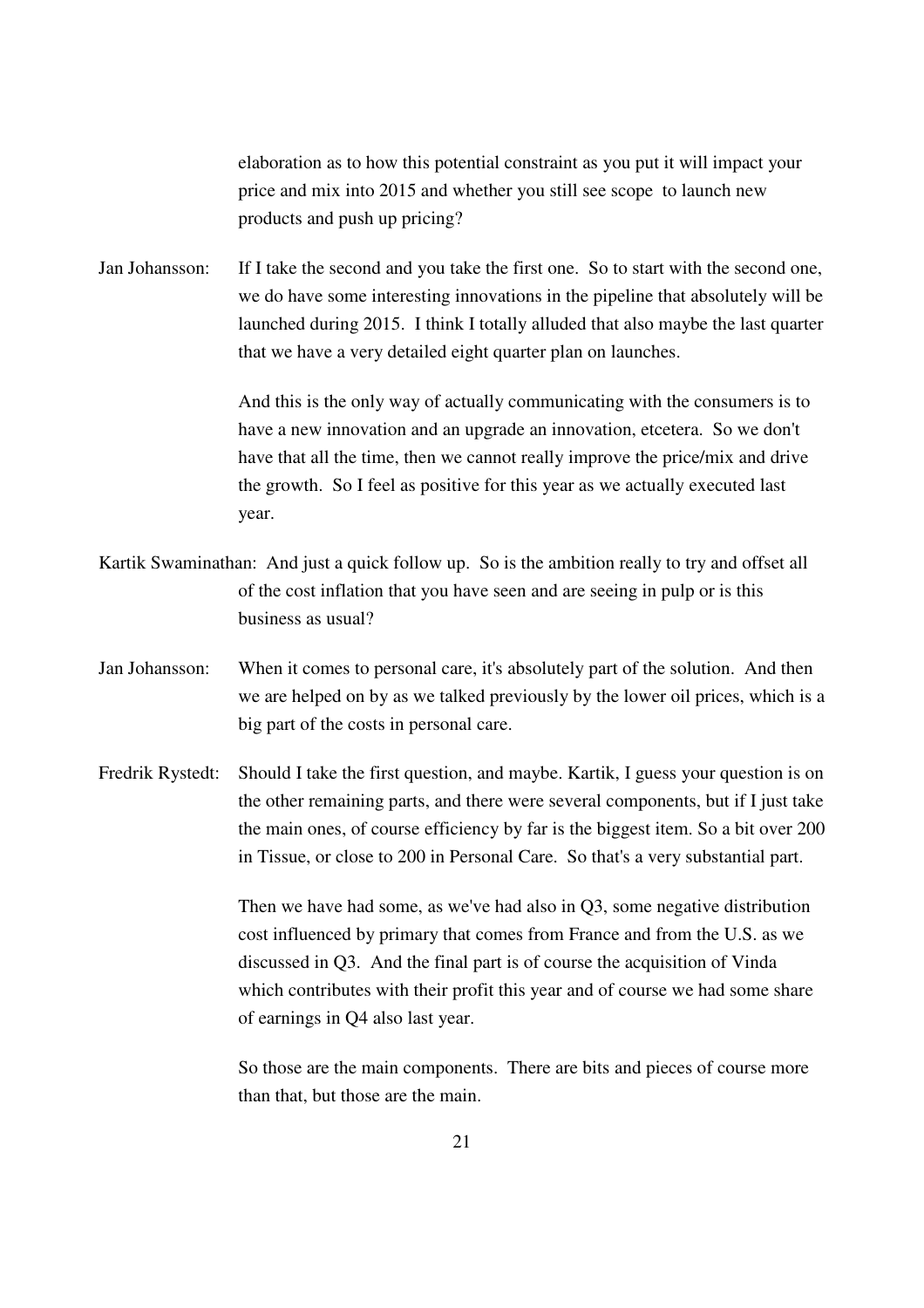Kartik Swaminathan: Excellent. And of these just to be totally clear, we don't expect any further negative distribution costs and I guess it would follow logic that the internal efficiency would still have a positive impact into 2015 along with of course Vinda?

Fredrik Rystedt: If I may comment, I think we will expect some further distribution cost, relating to these tax items. So in the U.S. it had to do with the number of hours that drivers can actually run their vehicle before they took break, and then in France it was road tax, we have a couple of other things.

> That happened largely in Q3, in Q4, so Q1 and Q2 will have that adverse impact as we go forward.

Kartik Swaminathan: Understood. Thank you very much.

Operator: Thank you. Your next question comes from the line of Ian Simpson from Société Generale. Please ask your question.

Ian Simpson: Thank you very much for taking the question. A couple from me, firstly looking at the input cost picture for the first quarter '15, you very kindly quantified the impact in fourth quarter '14 you know with 600 million SEK in Personal Care, 265 in Tissue. Clearly the quarter is not done yet but if raw materials and FX kind of stay where they are, how should we think about the input cost headwind you have in first quarter of '15? Will it, I mean guessing more than fourth quarter '14 but kind of how much more? And than secondly, just in Personal Care, you flagged that you'd have a couple of good innovations that helped to drive the top line. Just checking on top line, is that a sort of a completely clean number that we've seen in the fourth quarter? Or has that been flattening at all by pipeline fail associated with your innovations? Thanks very much.

Jan Johansson: The answer to the second question is a no.

Fredrik Rystedt: It's actually, we will not give an exact number. I can only give you the components. So we'll have continued negative dollar impact which is of course not insignificant. And we'll have some positive oil based raw materials with some lag but it will still be positive.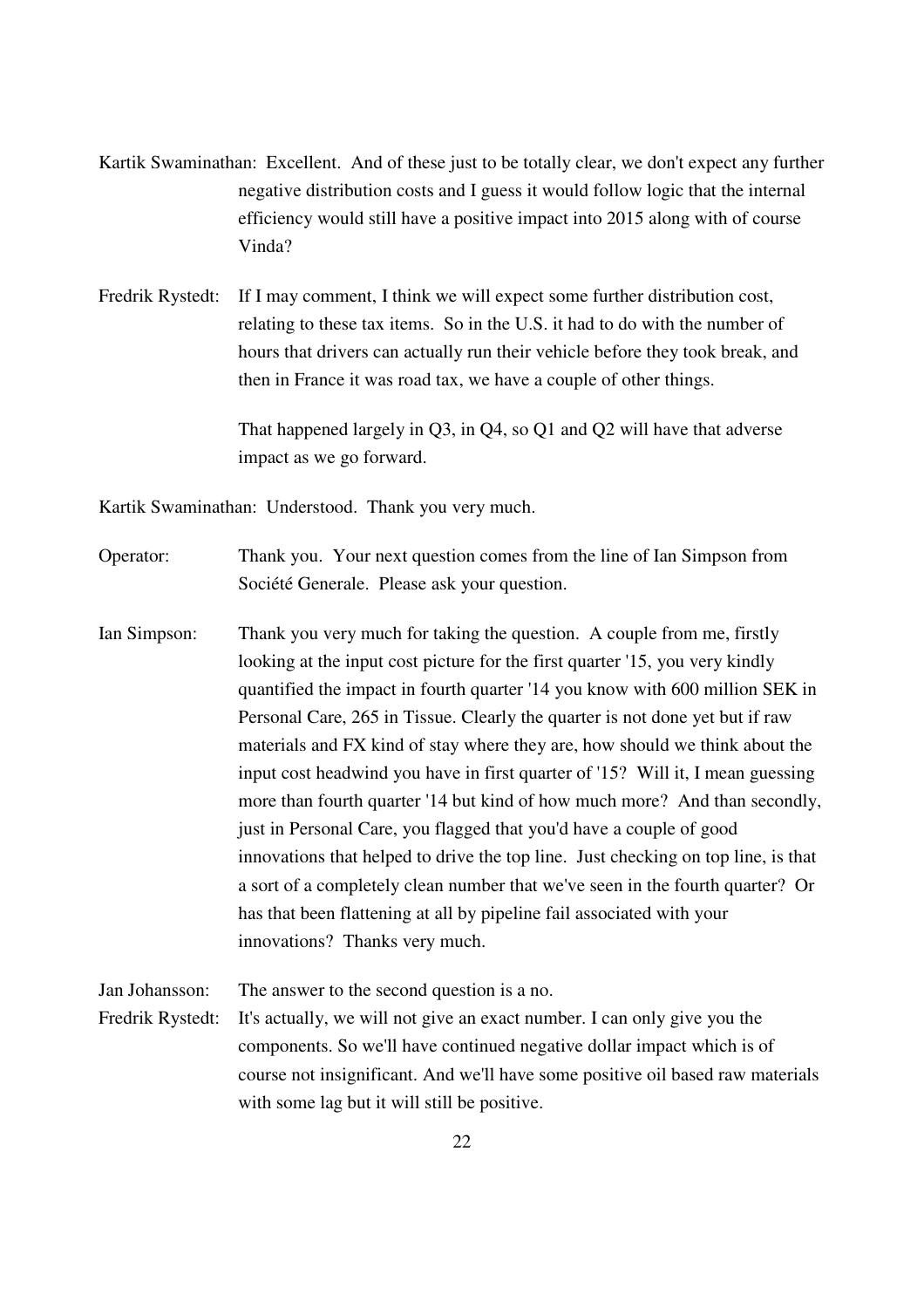We'll also have some diesel cost positive impact and perhaps some energy. But the net impact of this will continue to be negative as it has been also in Q4. So we're not going to be able to quantify because partly it's also dependent very much on how we're able to negotiate for instance with various suppliers and of course also dollar rate development and other currencies. So it's difficult to give you an exact number but of course we'll report as we have done in this quarter, we'll also report for Q1.

- Jan Johansson: And then you have of course cost saving, price/mix etcetera offsetting it also. So it is complex material.
- Ian Simpson: Thank you very much.
- Operator: Thank you. Your next question comes from the line of Oskar Lindström from Danske Bank. Please ask your question.
- Oskar Lindström: Yes. I have a number of questions. And the first one is, coming back to this other line for both Tissue and Personal Care, which was significantly larger in Q4 than it had been for the first nine months for both of these business areas. And I understand that it's cost savings and Vinda also in the case of tissue. But why would those factors not impacting to a similar size for the first nine months. That's my first question.
- Fredrik Rystedt: I can only comment, first of all we had a good quarter in terms of efficiency. And then Vinda had a good result. So those are the main differences.
- Oskar Lindström: Right which was not then the case in the first nine months. OK. Second question comes a little bit, the group net pulp purchases for 2015, and the net exposure to the U.S. dollars. Is that, are those numbers that you could give us already now?
- Fredrik Rystedt: You mean how much we are buying in pulp?
- Oskar Lindström: Yes, because now we have the old figures for 2013. But of course the company has grown also through acquisitions since then. So I was wondering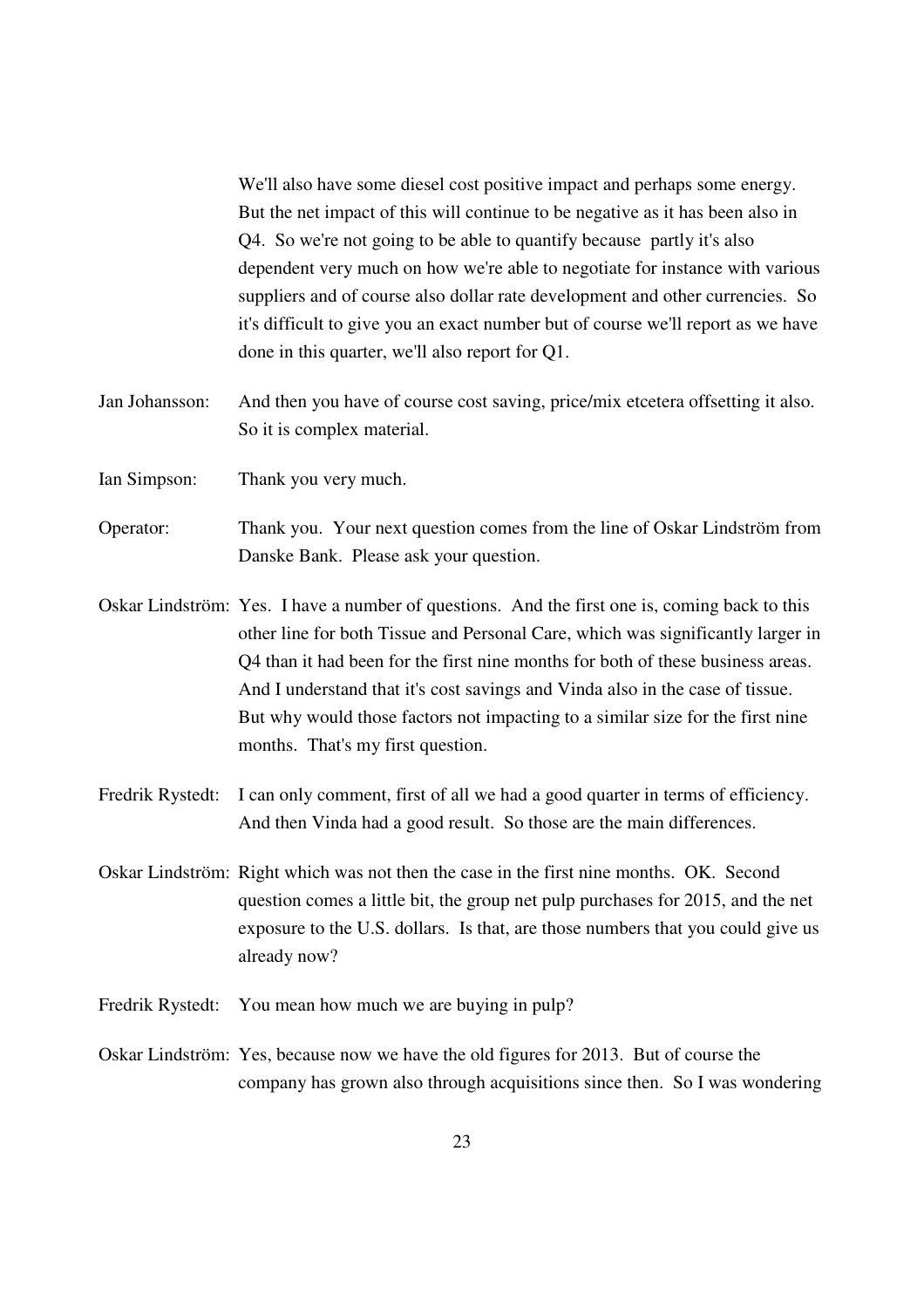a little bit if you had updated net exposure towards pulp in terms of tons being purchased? Jan Johansson: I mean I'll give you just I think pulp is one thing, but of course I guess you are after the dollar base. So we have raw material purchases as you can read, by roughly about 27 billion, approximately 13 of those are clearly exposed to the dollars. So that would give you a magnitude. It's actually more than that but we also buy in dollars in the U.S. for instances so what is sort of currency exposed is roughly about 13 of that 27. So that will give you a rough idea. Oskar Lindström: Right. And then in terms of tons, if we're talking about the net pulp purchases? Jan Johansson: I mean we can't give out any figure for this year. I mean we have just started the year but if you use the last year, I guess you get pretty close. Oskar Lindström: All right. And what were those for 2014 if you're referring to last year? Jan Johansson: I don't have it in my head. Can we get back to that? Oskar Lindström: OK. Surely. And talking a little bit about M&A, you know what's your outlook for M&A in your case for 2015? What are the opportunities out there? What are you interested in? You know what can you say about this? I mean this is a big theme a couple of years ago, less so in 2014, what should we look forward to in 2015? Jan Johansson: I think we have been doing some 30 acquisitions/divestments at the value of 40 billion SEK. So what we have been concentrating at maybe to consolidate that. But we are actively looking for new acquisitions. And I've been quite clear myself that Brazil is one of our main targets when it comes to acquisitions. So we are working very hard to find something that fits in to the company. Would something interesting come up in U.S. we would absolutely have a look at that to strengthen our position in the retail side.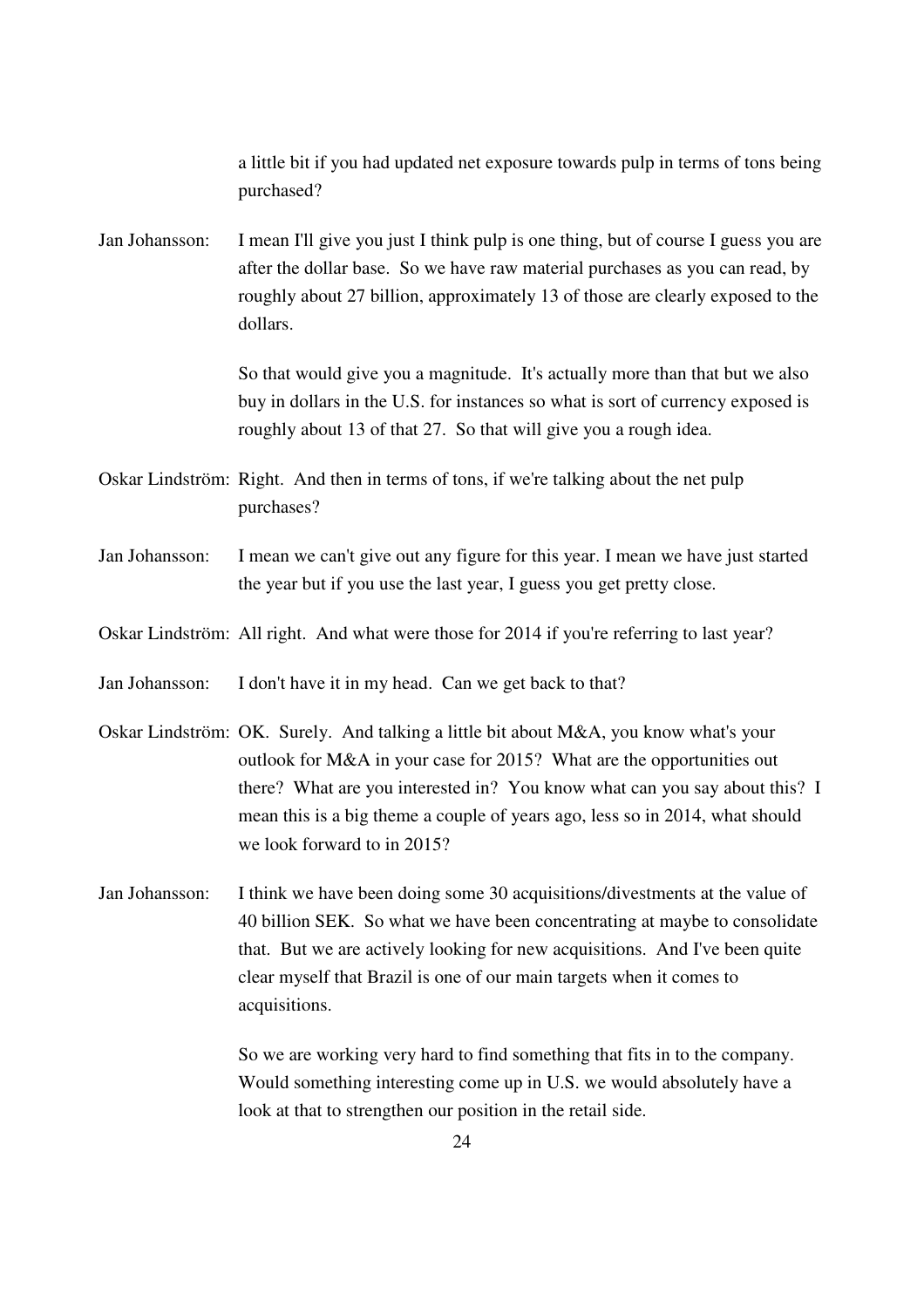India, organic, I think that would be the main geographic areas where we're actually looking at acquisitions today. And that we are growing extremely strong in Brazil in incontinence. We are in par with number one when it comes to volume now in just a short time but it's not enough with incontinence if you want to be strong in retail. We do need some more categories in a country that is low penetration there is some interesting growth.

- Oskar Lindström: Are you, following up on that answer, are you primarily would say you know new categories, are those categories you know where you are present today in other markets like femcare and tissue, and so on, or would you also consider you know completely new categories for the group?
- Jan Johansson: We are looking into new categories also, yes, that fits in to our system.
- Oskar Lindström: Right. Another question, comes back to the costs for cleaning up after the storm which I guess were included in the forest products division for 2014. Can you give a number for how large those I guess extraordinary costs were for forest products in 2014?
- Jan Johansson: If you look at it from P&L impact, of course we did have some substantially increase in harvesting cost. At the same time we had lower cost in buying external material so I would guess over time they will sort of take out each other from an P&L perspective. I'm not going to dig in exactly on the cost on this. But it's sort of a wash from that, time wise not necessarily in that but over time absolutely.
- Oskar Lindström: OK. And finally, you mentioned organic growth for tissue, including Vinda, was that sort of like for like as if you'd had Vinda also in the fourth quarter of 2013 included?
- Jan Johansson: I did that on the yearly basis. I did not do it on a quarterly basis since Vinda is not reporting that. Before we consolidated Vinda, we did not have sales or anything in our account, it was just, what do you call it, share of earnings which improved the margins of course because you did not have the sales, and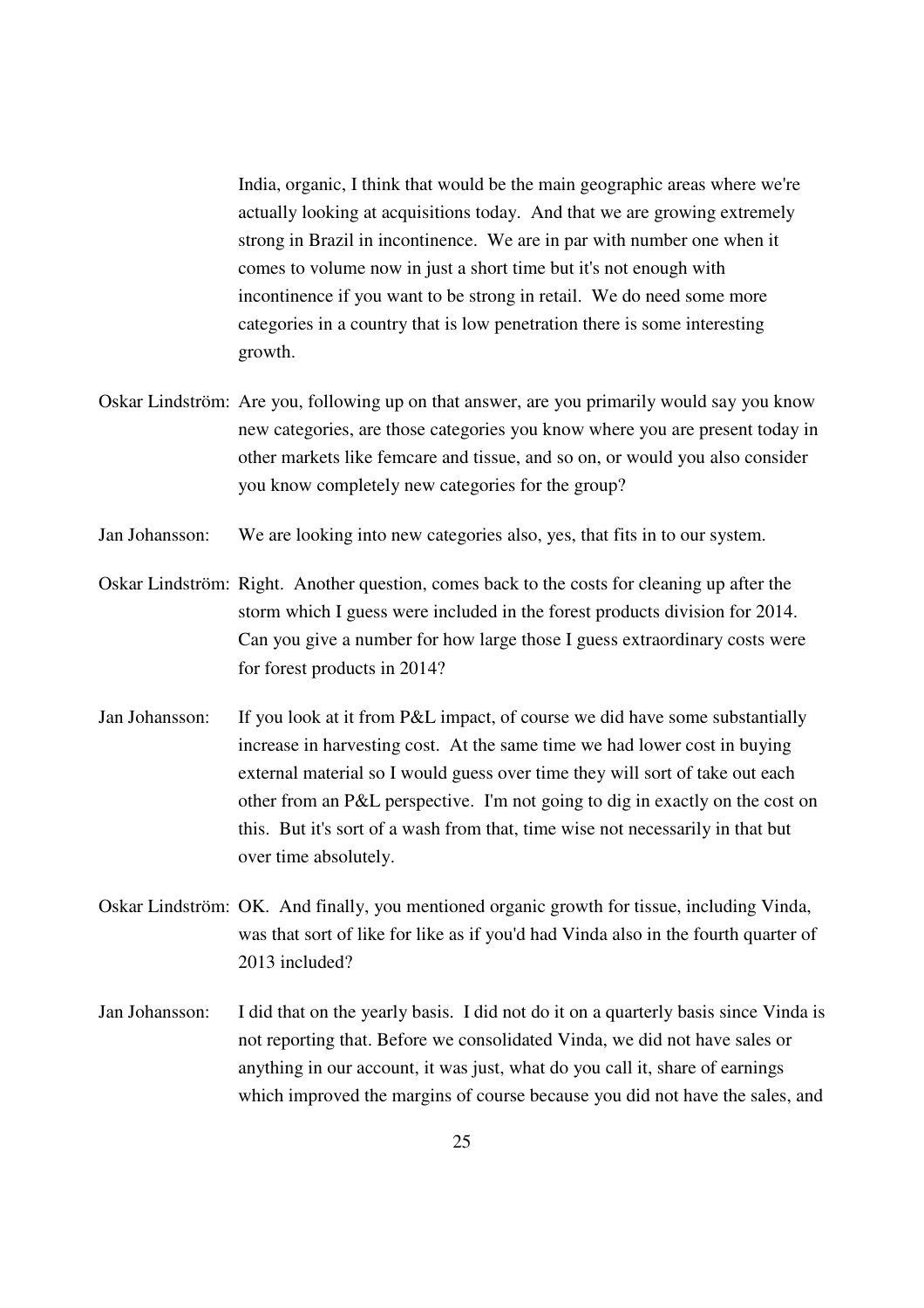when we consolidated you get the sales and you have a double negative impact,lower margin in Vinda and removing it from the margin in the previous year.

Oskar Lindström: All right.

Jan Johansson: Can I come back to your question on pulp consumption? So again 2015, we don't comment on the pulp consumption but if you take 2014, we consumed 2.8 million tons, and out of that we are to roughly 26 or 25, 26 percent self sufficient in our own pulp operation. So that will give you a hunch of the number of tons.

Oskar Lindström: Super. Exactly that number which I was looking for. Thank you. Joséphine Edwall: Yes, Oskar, I think we need to have another question because there are people waiting also on the phone line.

Oskar Lindström: I'm done. Thank you.

Joséphine Edwall: Thank you.

Operator: Thank you. Your next question comes from the line of Guillaume Delmas from Nomura. Please ask your question.

Guillaume Delmas: Good morning, gentlemen. My first question is on tissue. We saw some nice organic sales growth acceleration birth in consumer tissue and mature markets to 3 percent sequentially. Could you shed more light on this acceleration? And still on tissue, if we look back at Q1 '13 you were off to a slow start in U.S. away from home because the tough weather conditions. We're currently seeing a snowstorm on the east coast of the U.S., so should we expect again a slow start for away from home?

> My second question is on personal care. The acceleration in Q4 in baby diapers. To what extent is that reflective of the new private level contract you got in Western Europe.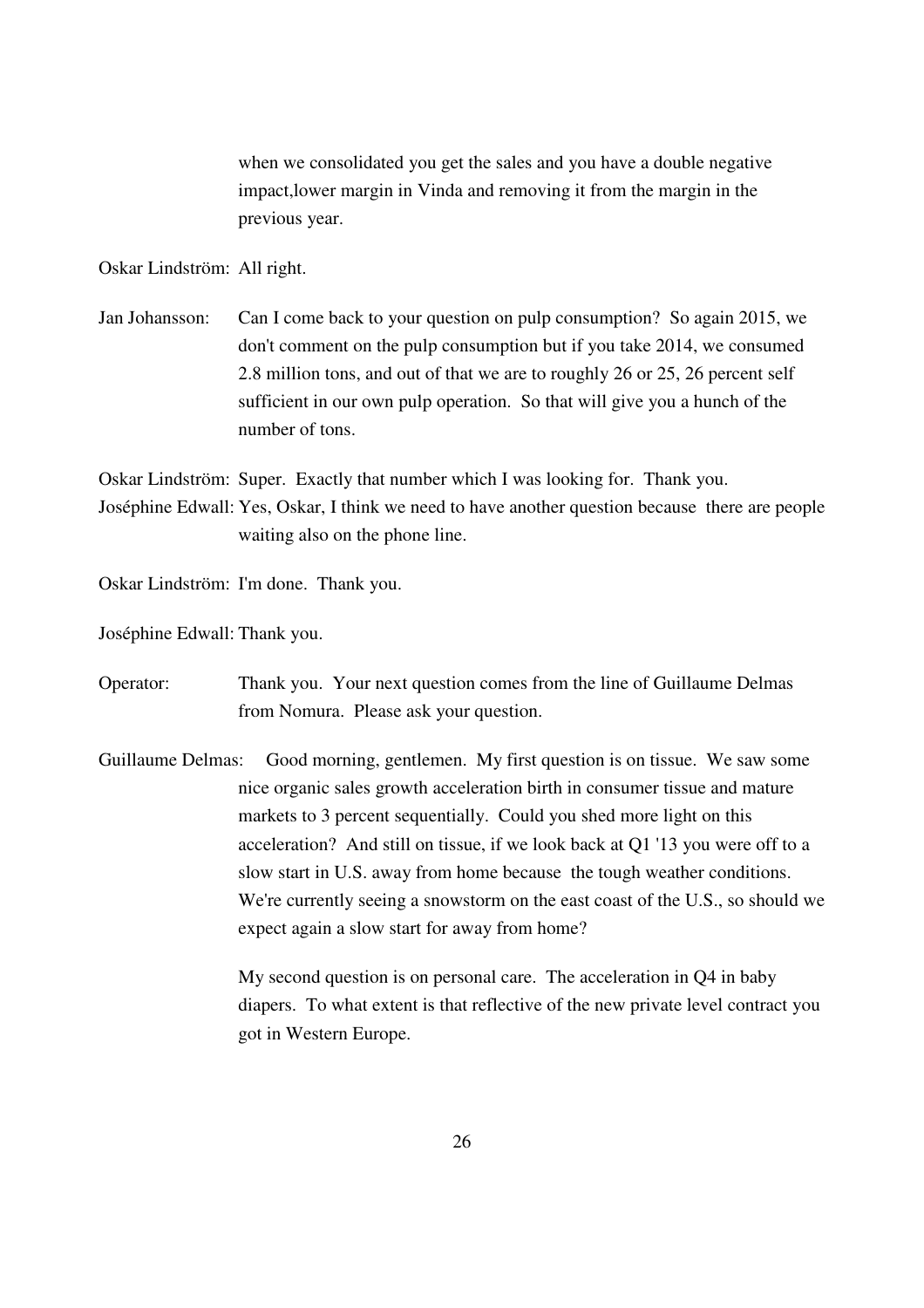And then my last question, I think I missed your answer on your earlier question on your tax rate. What is your guidance for 2015 tax rate? Thank you very much.

Jan Johansson: Similar as this year.

North America, of course if we will have a similar situation as we had last year, when people were forbidden to go outside, it will have an impact on all the business in the U.S. and in any company, in any categories.

 I guess the storm that was, that we got a warning of that should be one meter of snow was one decimeter of snow and that will of course not have an impact but if you have a similar situation anyone doing any business in US will be impacted.

I forgot the first question already.

Fredrik Rystedt: I think you had baby diapers there. If that new contract has had an impact?

Guillaume Delmas: Yes.

- Fredrik Rystedt: The answer is yes, it has had an impact. And then we've also done, we talked about that previously in the few quarters, we've done some rebuilds on machines and of course that's also part of the volume increase during the fourth quarter.
- Jan Johansson: Sequential
- Fredrik Rystedt: Yes, sequential

Can I just comment on the tax rate? We had a fairly low tax rate as you may have seen in Q4. So that pushed the tax rate down a little bit. For next year will be roughly in line with 26 percent. I think I had that question before and I said 26 percent. So that's our estimate. It will be some volatility but roughly in that order of magnitude.